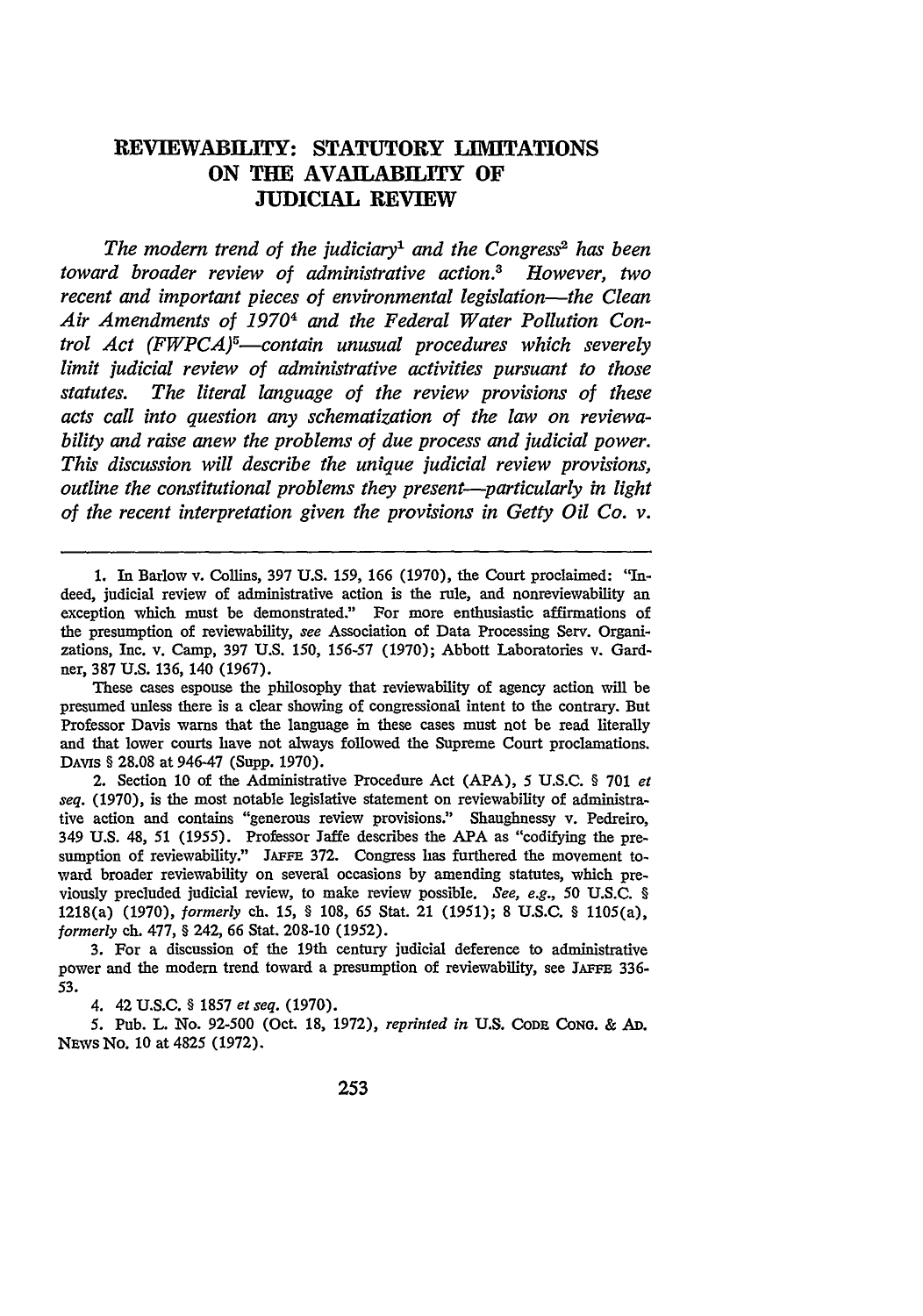*Ruckelshaus6 and suggest ways in which the colrts may resolve those problems.*

## *The Review Procedures of the Clean Air Amendments and the FWPCA*

Employing identical language, section 307(b) of the Clean Air Amendments and section 509 (b) of the FWPCA regulate in an extraordinary manner judicial review of the air and water pollution regulations and standards, which are promulgated or approved by the Environmental Protection Agency (EPA) **.** Under the review procedures, a party aggrieved by EPA's promulgation of a regulation or its approval of a state standard<sup>8</sup> has a limited period in which to file a petition for review in a federal court of appeals.<sup>9</sup>

*6.* 467 F.2d 349 (3d Cir. 1972), *cert. denied,* 41 U.S.L.W. 3392 (U.S. Jan. 16, 1973).

7. Section 307(b) of the Clean Air Amendments, 42 U.S.C. § 1857h-5 (1970), provides:

- (1) A petition for review of action of the Administrator . . . may be filed only in the United States Court[s] of Appeal . **. .** . Any such petition shall be filed within thirty days from the date of such promulgation<br>or approval, or after such date if such petition is based solely on<br>grounds arising after such 30th day.<br>(a) Action of the Administrator with respect to
- been obtained under paragraph (1) shall not be subject to judicial review in civil or criminal proceedings for enforcement.

Section 509(b) of the Federal Water Pollution Control Act, Pub. L. No. 92-500, § 509(b) (Oct. 18, 1972), provides:

- (1) Review of the Administrator's action **. . .** may be had by any interested person in the Circuit Court of Appeals of the United States for the Federal judicial district in which such person resides or transacts such business upon application by such person. Any such application shall be made within ninety days of such determination, approval, promul-<br>gation, issuance or denial [being challenged], or after such date only<br>if such application is based solely on grounds which arose after such ninetieth day.<br>(2) Action of the Administrator with respect to which review could have
- been obtained under paragraph (1) of this subsection shall not be subject to judicial review in any civil or criminal proceeding for enforcement. It is important to note that both statutes use identical language in their second

paragraph to limit review of regulations in judicial enforcement proceedings. **Al**though different language is used, both statutes are also similar in their grant of original jurisdiction to circuit courts of appeal and in their limitation of the time period for obtaining review.

8. The statutes do not state any particular standing requirements for petitioners for review. See note 7 *supra.* However, in the senate report on the FWPCA, the senate committee stated that *"[a~ny person has standing* in court to challenge administratively developed standards, rules and regulations under the Act." **S.** REP. No. 414, 92d Cong., 2d Sess. 85 (1972). Presumably, this sweeping statement is limited by the constitutional requirement of case or controversy, although arguably not by the traditional judicial rules of standing. See **pp.** 218-52 supra.

9. Petition for review must be filed within **30** days under the Clean Air Amend-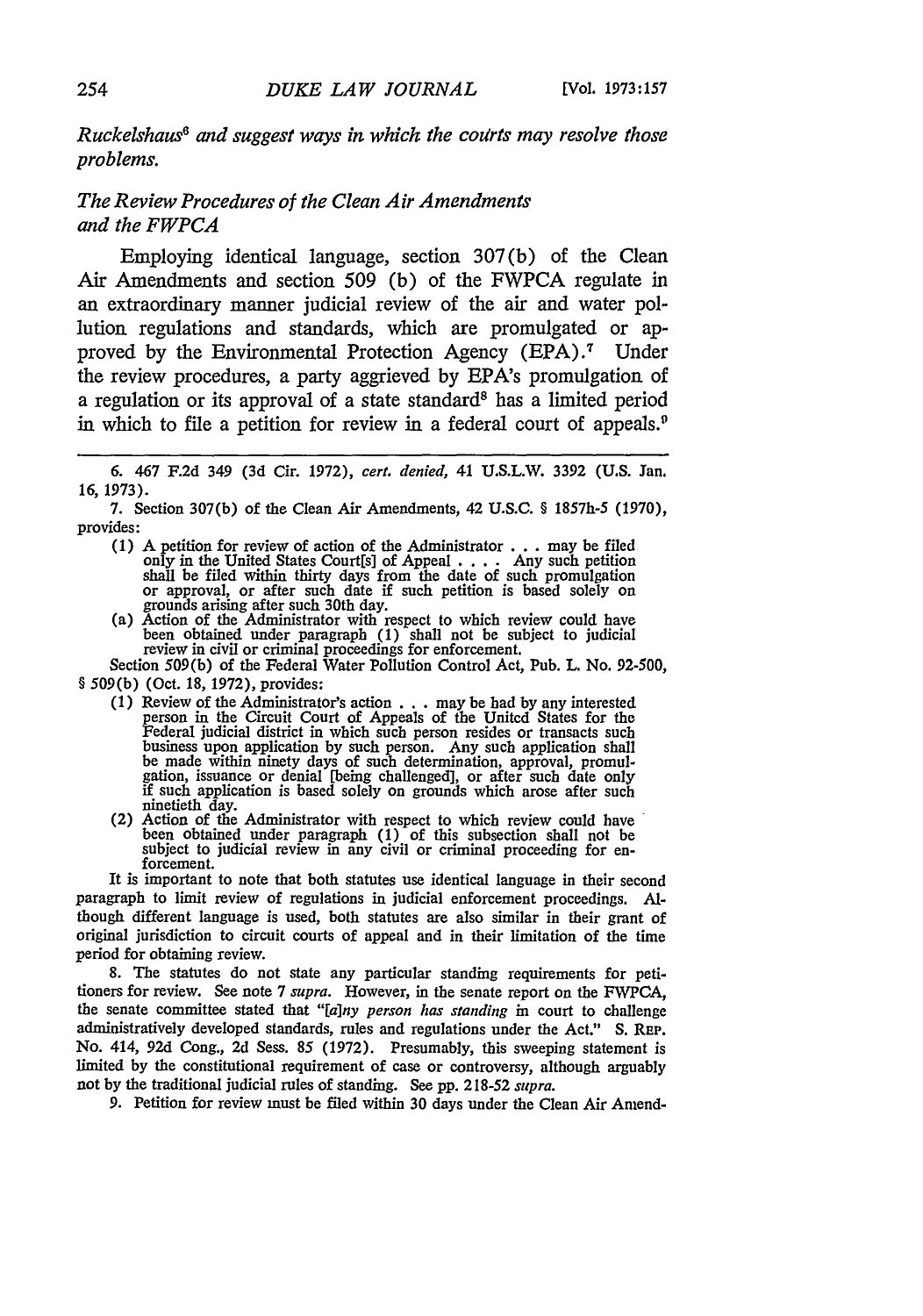If, however, a party fails to avail itself of this opportunity for review of the regulation in question within the prescribed time period,'0 the regulation "shall not be subject to judicial review in civil or criminal proceedings for enforcement."<sup>11</sup> The unusual nature of the environmental law review procedures is twofold. First, they bar collateral attack of a regulation in an enforcement proceeding in the courts which may impose serious civil and criminal sanctions;<sup>12</sup> such a bar has not been incorporated into any major regulatory scheme since the Emergency Price Control Act of 1942.<sup>13</sup> Second, although placing time restrictions on review of agency orders or adjudicative decisions is not uncommon, $14$  it has been held that

ments, 42 U.S.C. § 1857h-5(b)(1) (1970), and within 90 days under the FWPCA, Pub. L. No. 92-500, § 509(b) (1) (Oct. 18, 1972).

**10.** Both statutes allow judicial review "if such petition is based solely on grounds arising" after the expiration date of the original review time period. The legislative history makes it clear that this proviso is not a general "saving clause." Rather, it is a narrow exception allowing for reconsideration of the regulation in the event of discovery of new scientific or technical data. S. REP. No. 414, 92d Cong., 2d Sess. 85 (1972); **S.** REP. No. 1196, 91st Cong., 2d Sess. 41-42 (1970).

11. Pub. L. No. 92-500, § 509(b)(2) (Oct. 18, 1972); 42 U.S.C. § 1857h-5 (b) (2) (1970).

12. The Clean Air Amendments provide for a maximum \$25,000 per day fine and/or a maximum one year imprisonment, or injunctions for violation of stationary source regulations, 42 U.S.C. § 1857c-8 (1970); a maximum \$10,000 fine per violation per vehicle for violations of mobile source regulations, *id.* § 1857f-4; and the threat of loss of certification for violation of aircraft emission regulations, *id. §* 1857f-10.

The FWPCA carries a criminal penalty of a fine of \$2500 to \$25,000 per day of violation or a maximum one year imprisonment for willful violation of permit conditions or emission limitations, all penalties doubling after the first conviction, Pub. L. No. 92-500, § 309(c) (Oct. 18, 1972). The FWPCA also provides for a civil penalty of a \$10,000 fine for permit-condition or emission-limitation violations, *id. §* 309(a), and for injunctive remedies, *id. §* 309(b).

13. **Ch.** 26, § 204, 56 Stat. 23 (1942). The statute gave exclusive jurisdiction to the Emergency Court of Appeals to review price regulations. *Id.* § 204(a). Petitions had to be filed within 60 days of the promulgation of the regulation. *Id. §* 203(a). In Yakus v. United States, 321 U.S. 414 (1943), when the defendant in a criminal enforcement suit sought to challenge the validity of the regulation, the Supreme Court ruled that it was without jurisdiction to decide the matter, since the statute expressly denied jurisdiction to any other court, *id.* at 429-31.

The similarity between the Emergency Price Control Act and the statutes under discussion was short-lived. Upset with what it considered an unfair result in *Yakus,* Congress amended the price control statute to allow defendants leave to challenge the validity of a regulation by certification to the Emergency Court of Appeals, even if the 60 day time limit had run. Stabilization Extension Act of 1944, ch. 325, § 107, 58 Stat. 639 (1944), *amending* ch. 26, § 204, 56 Stat. 23 (1942). The arrangement was modified to 30 days under the Defense Production Act of 1950, ch. 932, § 408(e), 64 Stat. 809-10 (1950).

14. Under many regulatory statutes, review of "agency orders" may be sought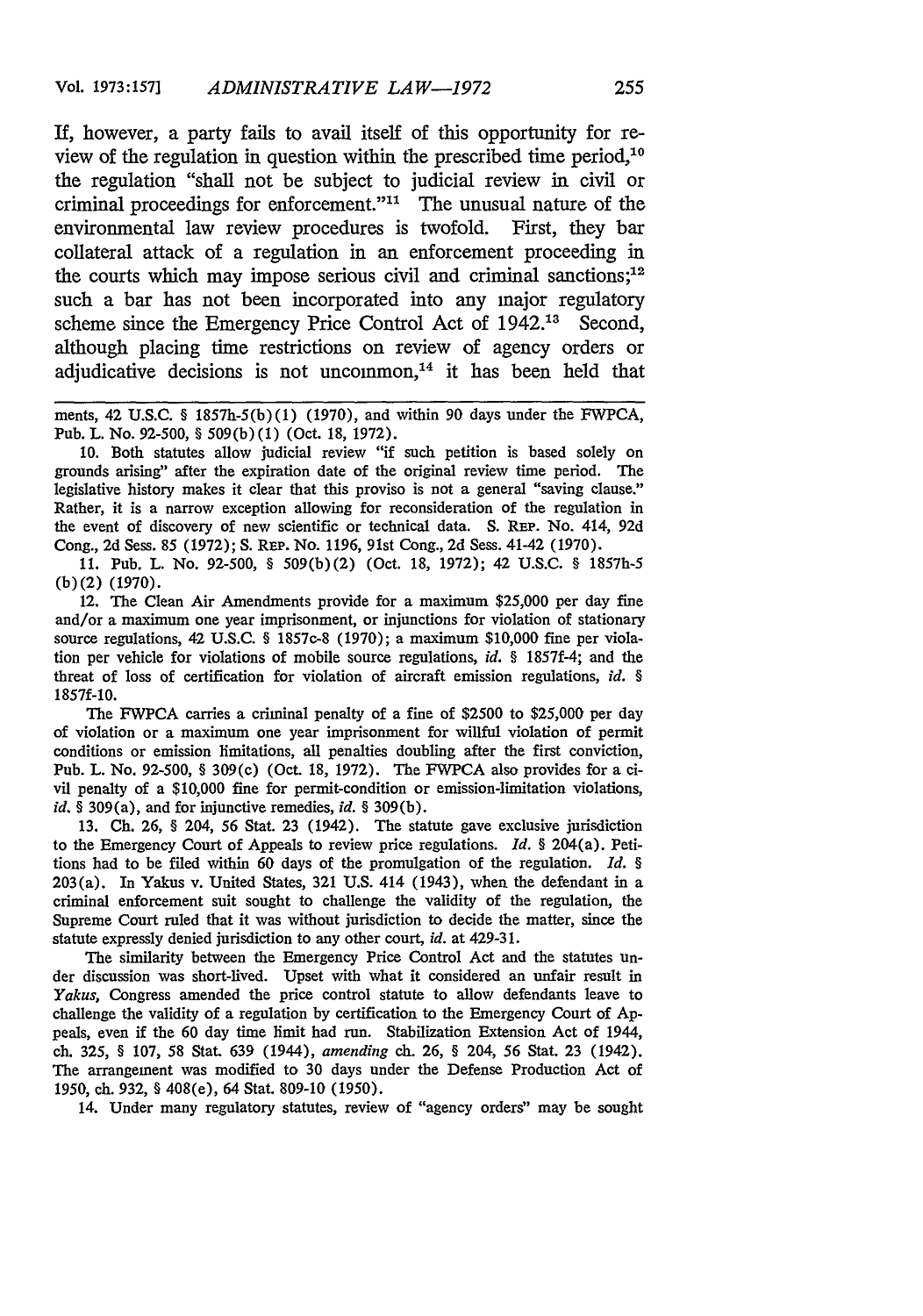*agency regulations-different* in nature from orders and adjudicative decisions<sup>15</sup>—should normally not be subject to the same type of time limitations.<sup>16</sup>

#### *The Legislative History*

The language of section 307(b) of the Clean Air Amendments first appeared in the conference committee bill.<sup>17</sup> The house bill contained no provisions restricting review, $18$  and the senate

in a circuit court of appeals within 60 days of the issuance of the order. *E.g.,* Federal Trade Commission Act, 15 U.S.C. § 45(c) (1970); Securities Act of 1933, *id.* § 77(i); Securities Exchange Act of 1934, *id. §* 78(y); Public Utilities Holding Company Act, *id. §* 79(x); Natural Gas *Act, id.* § 717r(b); Federal Power Act, 16 U.S.C. § 825(1)(b) (1970); Fair Labor Standards Act, **29** U.S.C. § 210 (1970); Communications Act, 47 **U.S.C.** § 402(b). *See also* **28 U.SC.** § 2342 **(1970),** which provides for a 60 day period to seek review of "designated orders" of the **FCC,** Secretary of Agriculture, Maritime Commission, Maritime Administration, and **AEC.**

It must be noted, however, that many equally important regulatory statutes impose no time limit whatsoever in their review provisions. *E.g.,* Economic Stabilization Act, Pub. L. No. 92-210, § 211 (Dec. 22, 1971). *Cf.* National Traffic and Motor Safety Act, 15 U.S.C. § 1394(a)(1), **(6)** (1970); Food, Drug and Cosmetic Act. 21 U.S.C. § 371(f) (1), (6) (1970); National Labor Relations Act, **29** U.S.C. § 160(f) (1970); Civil Aeronautics Act, 49 U.S.C. § 1486 (1970).

15. The distinction between agency orders involving adjudicative determinations and agency regulations is embodied in the APA. In its section on definitions, the **APA** states that "rule" means "an agency statement **...** designed to implement, interpret or prescribe law . . ." and that an "order" means "a final disposition . . . of an agency in a matter *other than rulemaking* . **. . ."** 5 U.S.C. §§ *551(4), (6)* (1970) (emphasis added). *See also* DAviS § 7.03 at 415-20.

**16.** In R.A. Holman **&** Co. v. **SEC, 299** F.2d **127** (D.C. Cir. 1962), because the review provisions of the statute pertained to *agency orders,* the petitioner of an **SEC** *rule* was found not to be within the statutory review provisions and was allowed to bring his case directly under the Declaratory Judgment Act and the APA. *See also* Functional Music, Inc. v. FCC, 274 F.2d 543 (D.C. Cir. *1958), cert. denied,* 361 U.S. 813 (1959), where the court found the exclusive review procedure of the statute was not mandated for a plaintiff seeking review of a Commission *rule.* The District of Columbia Circuit elaborated on the need for differing treatment of agency orders and agency rules:

[Uinlike ordinary and adjudicatory orders, administrative rules and regu- lations are capable of continuing application; limiting the right of review of the underlying rule would effectively deny many parties  $\ldots$  an opportunity to question its validity. And see Columbia Broadcasting System v.<br>United States, 1941, 316 U.S. 407, 421, [other citations omitted]  $\ldots$ , for e availability of review of Communications Commission rules and regula- tions. *Id.* at 546-47. It can be seen therefore that the limiting of review of agency rules is more drastic

than of agency orders, and consequently, courts have hesitated to apply to agency rules limitations referring specifically to agency orders.

17. *See* H. REP. No. 1783, 91st Cong., 2d Sess. *35,* 57 (1970).

18. H.R. 17255, 91st Cong., 2d Sess. (1970), *reprinted in* H. REP. No. 1146,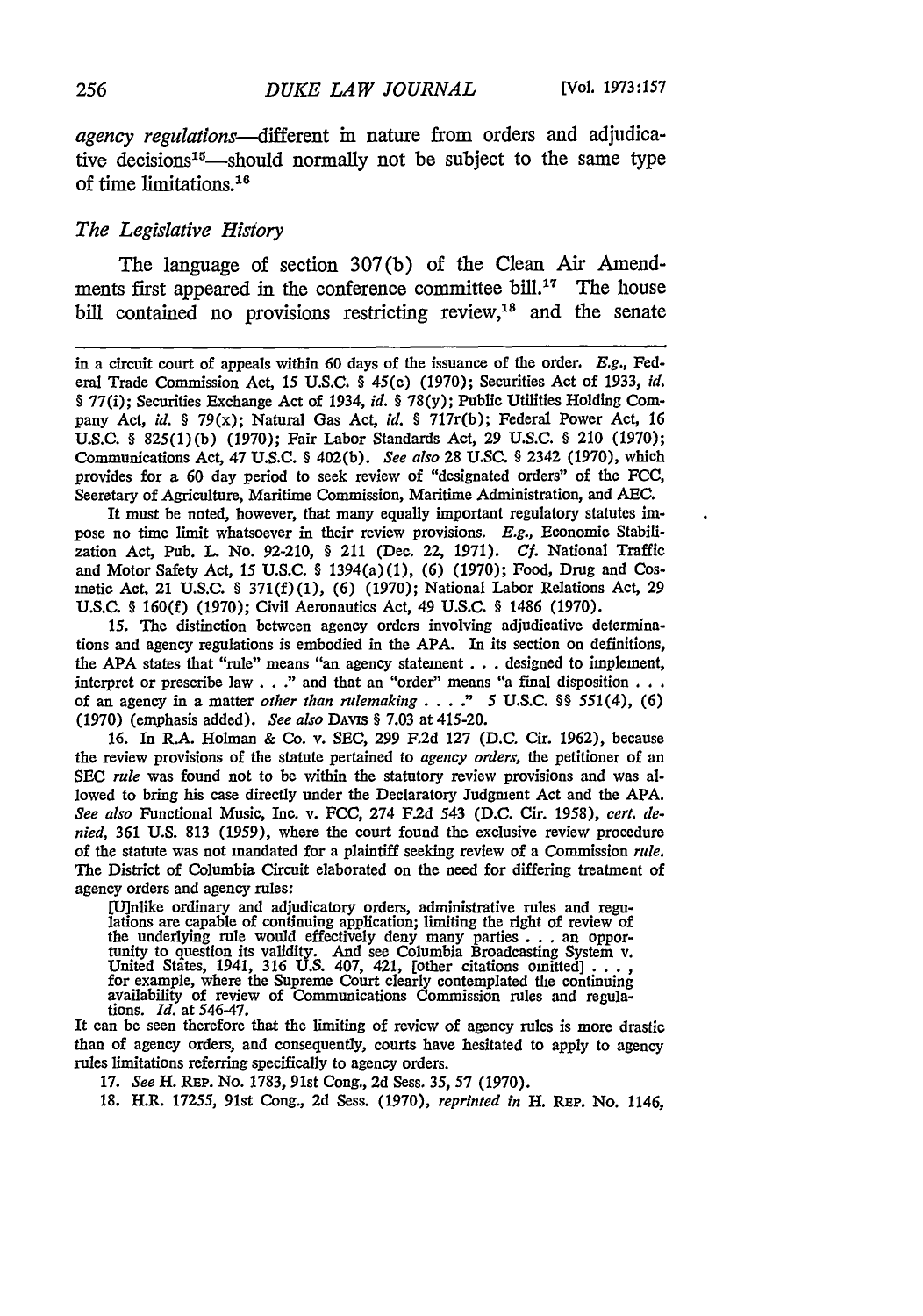version was aimed only at preventing the stay of a regulation during the review process<sup>19</sup> $-a$  common statutory provision.<sup>20</sup> However, the senate bill would have permitted a court to stay a regulation upon a clear showing of a likelihood of success of petitioner's case on the merits and the absence of public harm.<sup>21</sup> The turn toward the comparatively inflexible language, which was subsequently enacted as section 307(b), is not explained in the conference committee reports.<sup>22</sup> In adopting the same review provisions for the FWPCA, the conference committee again offered little explanation:

The conferees intend that this provision limit the availability of judicial review of a standard or requirement where judicial review was available at the time the standard or requirement was established. The conferees do not intend to, in any way, effect the right of a party for which review was not available.<sup>23</sup>

In view of the uncommon nature of these provisions, the brevity of their legislative history heightens the mystery behind Congress' decision to restrict judicial review in this matter.

#### *Judicial Interpretation of the Review Provisions*

The judicial review provision of the Clean Air Amendments was first interpreted in *Getty Oil Co. v. Ruckelshaus.24 In Getty, the* Court of Appeals for the Third Circuit held that section 307 of the Clean Air Amendments provides the exclusive means of pre-enforcement review of EPA regulations.<sup>25</sup> The issue before the court in *Getty* was whether an interested party could seek pre-enforcement

91st Cong., 2d Sess. 16-50 (1970). The house bill employed the old abatement conference method of pollution regulation which called for elaborate hearings, findings of fact and abatement plans for each region where pollution has interstate effects or where the state's governor requests federal assistance in abating an intrastate pollution problem. To enforce the plans adopted in an abatement conference the government would have to go into federal court where broad review of the conference and its plan may be had by the aggrieved parties.

19. S. 4358, 91st Cong., 2d Sess. (1970), *reprinted in* S. REP. No. 1196, 91st Cong., 2d Sess. 68-129 (1970).

20. *E.g.,* National Labor Relations Act, 29 U.S.C. § 160(g) (1970).

21. *See* S. 4358, *supra* note 19.

22. *See* H. REP. No. 1783, *supra* note 17, at 57. Nor was an explanation offered in the summary of the congressional conference agreement submitted to the Senate by Senator Muskie, the senate sponsor of the legislation. *See* 116 **CONG.** REC. 42384-86 (1970).

23. H. REP. No. 1465, 92d Cong., 2d Sess. 148 (1972).

24. 467 F.2d 349 (3d Cir.), *affg* 342 F. Supp. 1006 **(D.** Del. 1972), *cert. denied,* 41 U.S.L.W. 3392 (U.S. Jan. 16, 1973).

25. *Id.* at 356.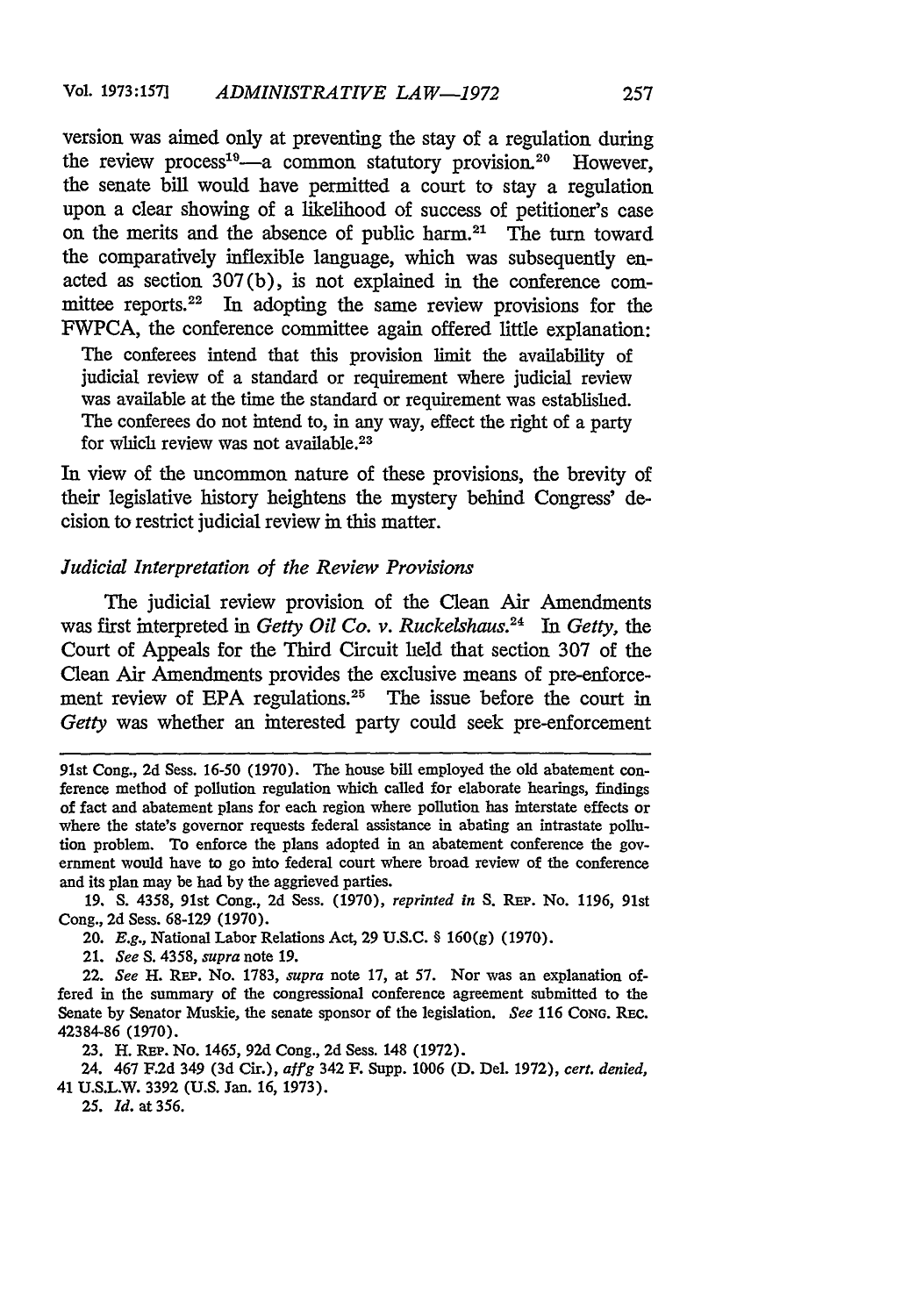review in a federal district court under the Declatory Judgment Act<sup>20</sup> and the judicial review provisions of the Administrative Procedure Act<sup>27</sup> where the party failed to comply with section 307.

Getty Oil Company sought to challenge a regulation affecting its affiliate but had not filed its petition in the proper court nor within the time limits prescribed by section 307. The regulation under challenge, as drafted,<sup>28</sup> only applied to one facility, the New Castle County power station of the Delmarva Power and Light Company, and required the power plant to begin burning low sulphur-content fuel.<sup>29</sup> Getty Oil Company claimed that it would suffer severe financial losses if this regulation were enforced, because the power station was a market for Getty's fluid coke fuel by-product and a source of electricity and steam to run the Getty refinery.<sup>30</sup> Thus, when the EPA issued an enforcement order against Delmarva, Getty Oil intervened to protect this mutually convenient relationship and sought pre-enforcement review of the regulation.

Getty Oil Company challenged the regulation as arbitrary and capricious and argued that the national air quality standards had already been achieved in New Castle County, thereby making further regulation unnecessary, unmerited and unauthorized. The Third Circuit dismissed Getty's petition on procedural grounds, holding that the company had failed to follow section 307 procedure-the exclusive method by which a court could grant review of EPA regulations.<sup>31</sup> The court found that Getty Oil's challenge could not be maintained under the Declaratory Judgment Act and the Administrative Procedure Act, without circumventing section  $307<sup>32</sup>$  Thus, in view of its failure

29. The regulation required fuel burning equipment falling within its ambit to bum fuel containing not more than 3.5% sulphur. *Id.*

30. The district court noted the symbiotic relation between the Getty Oil Company refinery and the Delmarva power station which was built in conjunction with the refinery. Since the low sulphur-fuel requirements would increase the cost of production of electricity at the power station (i.e., either the fluid coke would have to be refined further or more expensive low sulphur coal would have to be procured), Getty Oil Company claimed the regulation would cost it \$10,000 per day. *Id.* at 1010, 1012.

31. 467 F.2d at 356.

**32.** Section 10 of the **APA** provides a right to review except where expressly

**<sup>26. 28</sup> U.S.C.** §§ 2201-02 (1970).

<sup>27.</sup> **5** U.S.C. §§ 701-02 (1970).

<sup>28.</sup> The regulation applied to fuel burning equipment located in New Castle County south of Route 40 which had a maximum rate of heat input of greater than 500,000,000 Btu per hour. The Delmarva power station was the only facility of that size within the described area. *See* Getty Oil *Co.* (Eastern Operations), Inc. v. Ruckelshaus, 342 F. Supp. 1006, 1010 (D. Del. 1972).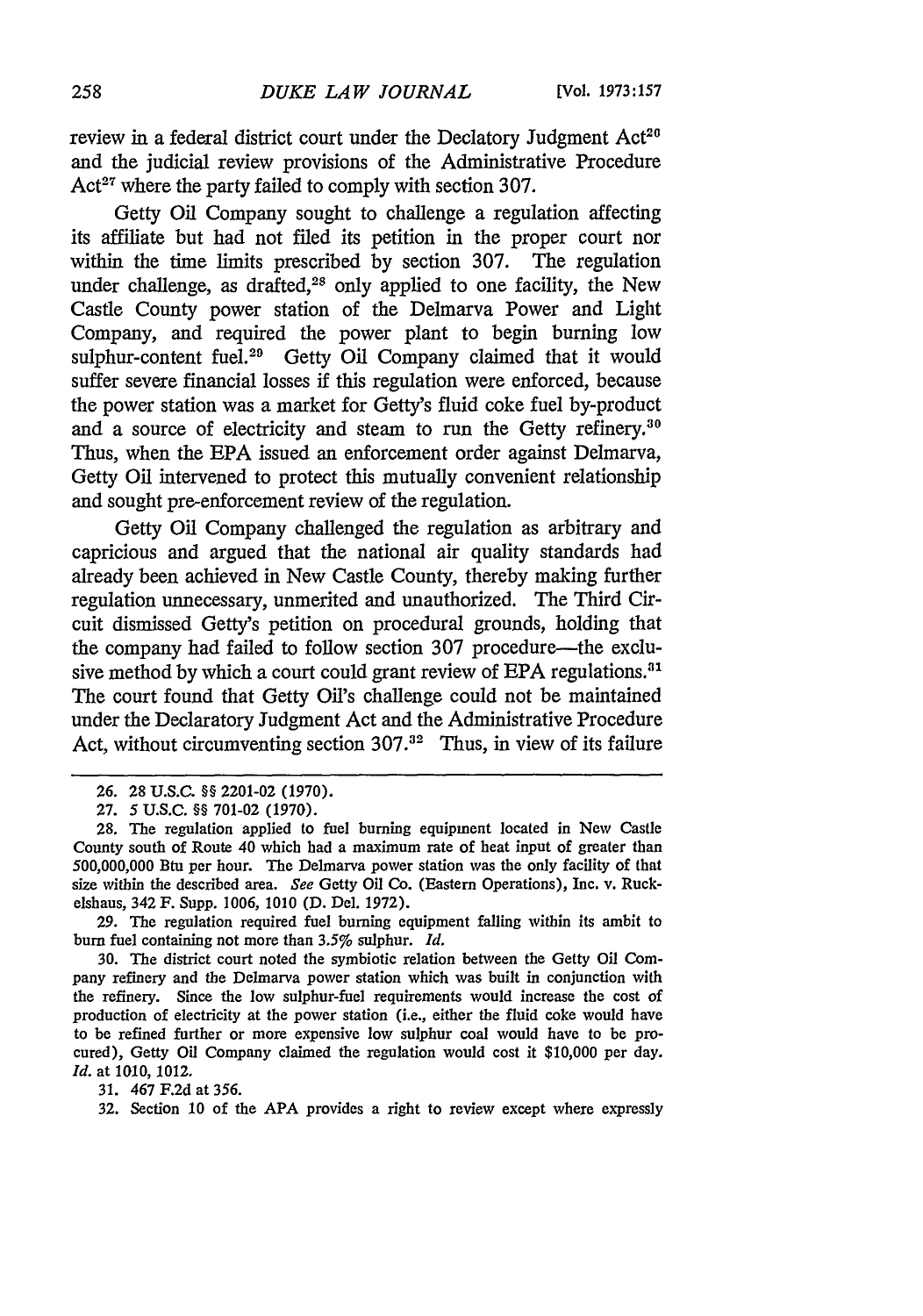to seek review at the appropriate time and in the appropriate court, Getty Oil was barred from raising its challenge.

The Third Circuit gave little pause to the contention that refusing review had deprived Getty Oil of due process. Getty Oil had already presented its case both in the rulemaking hearings<sup>33</sup> and in an appeal for a variance from the state.<sup>34</sup> However, Getty's counsel had made no judicial challenge to the state agency's promulgation of the regulation, nor to the EPA's subsequent approval of the regulation.<sup>35</sup> In short, although Getty Oil had both actual and constructive notice of the promulgation and EPA approval of the regulation<sup>36</sup> and, as a large corporation, undoubtedly had the legal and financial resources to file a timely appeal under section 307, the company had chosen to delay its challenge.

As the first judicial interpretation of the section 307 review provisions, *Getty's* strict construction of the statute raises constitutional questions if followed in future cases involving different classes of petitioners. The holding in *Getty* is unlikely to infringe upon the due process rights of a large company actively involved in the rulemaking process. However, the same conclusion may not

precluded **by** statute. 5 **U.S.C. § 701** *et seq.* **(1970).** The court's interpretation of section 307 as the exclusive review remedy makes section 10 inapplicable to the Clean Air Amendments. Therefore, obtaining jurisdiction under the Declaratory Judgment Act was of no avail, since Getty Oil had no cause of action under the APA.

33. The Clean Air Amendments require hearings before emission regulations can be promulgated. 42 U.S.C. **§§** 1857c-5(a), (c) (1970). Arguably, any shrinkage of due process interests caused by limitations on review after the adoption of a regulation is offset by the opportunity to be heard before its promulgation.

34. Although Getty Oil did not appeal the state agency's promulgation of the regulation, it did apply for a variance from the agency's regulation pursuant to the state pollution control statute. *See* 7 **DEL. CODE ANN. §** 6007 (1970 Supp.). The agency denied Getty Oil's application, and at the time of the filing of its suit in district court, the variance application was on appeal to the Commission. Eventually, however, Getty Oil was granted a variance until the end of 1973.

35. One may wonder whether Getty Oil had not already won its battle. While the regulation aimed at Delmarva called for fuel containing a maximum of 3.5% sulphur, under another regulation simultaneously adopted all smaller facilities were required to burn 1% sulphur fuel. *See* 342F. Supp. at 1010.

36. Publication of regulations in the Federal Register, pursuant to 44 U.S.C. §§ *1505,* 1507 (1970), constitutes sufficient notice to bind parties subject to the regulation regardless of actual notice. *See* Federal Crop Ins. Corp. v. Merrill, 332 U.S. 380, 384-85 (1947). Therefore, parties are equally bound by duly promulgated regulations whether having constructive or actual notice. The distinction, however, demonstrates the unrealistic nature of the judicial review limitations which cut off the opportunity for judicial review to classes of petitioners having only constructive notice and therefore are unable to challenge timely the regulation.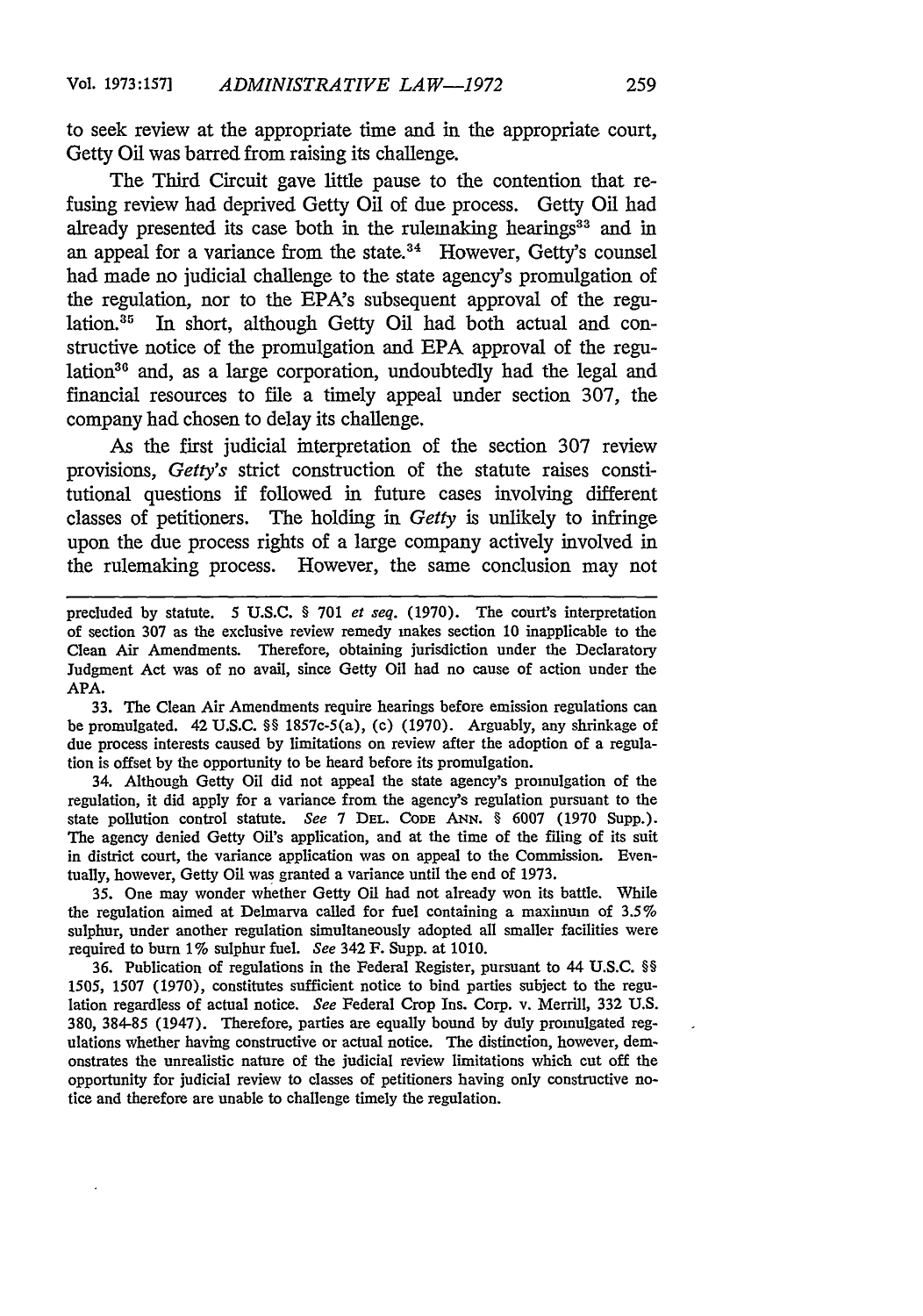apply to other classes of petitioners who either lack actual notice of the promulgation of the regulation or do not have ready access to expert legal assistance. For example, an enterprise which is not a *major* source of pollution may not have reason to follow closely the activity of **EPA** or a state pollution control agency. Although such a company may have constructive notice of a duly promulgated regulation, it may not have the actual notice which would compel it to seek timely judicial relief from a possibly unjust regulation.<sup>87</sup> A small or medium-sized business, which is often without regular counsel to inform it of the latest relevant agency actions, is likely to have no actual notice of the regulations and, therefore, will incur difficulties in preparing and filing a petition for review in time to meet the 30 day time limit under section 307. Finally, citizen groups also face the burden of keeping informed of agency activity and coordinating their technical and legal forces to mount a timely judicial assault on regulations they believe to be too lenient.<sup>88</sup> For these types of petitioners, the time limitations on judicial review appear to be inequitable if the holding in *Getty* is strictly followed, since the petitioners would be relegated to section 307 as the only means to review regulations affecting their property, health and use or enjoyment of the environment. With respect to these petitioners, EPA regulations would in effect become inviolable and seemingly immune from attack on issues of statutory interpretation, procedural irregularities, substantial evidence, and perhaps even constitutionality.<sup>89</sup>

Moreover, in criminal and civil enforcement proceedings, the constitutional problems inherent in limited review are magnified when regulations are also insulated from collateral attack. Unlike Delmarva, many parties may first gain knowledge of a regulation when they receive an EPA enforcement order.<sup>40</sup> By that time it would be too late to challenge the regulation under section 307(b) (1), and section 307(b) (2) explicitly bars reviewing the validity of the regulation in the judicial enforcement proceeding.41 If the review limitation appears unfair for purposes of pre-enforcement review by

**<sup>37.</sup> See note 36** *supra.*

**<sup>38.</sup>** For a discussion of the problems facing citizen groups wishing to challenge the environmental soundness of agency action, see Hanks & Hanks, *An Environmental Bill of Rights: The Citizen Suit and the National Environmental Policy Act of 1969,* 24 RUTGERS L. Rav. **230, 265-68 (1969).**

**<sup>39.</sup>** But see notes *54-55 infra* and accompanying text.

<sup>40.</sup> See notes **36-37** *supra* and accompanying text.

<sup>41.</sup> See notes **7** and **11** *supra* and accompanying text.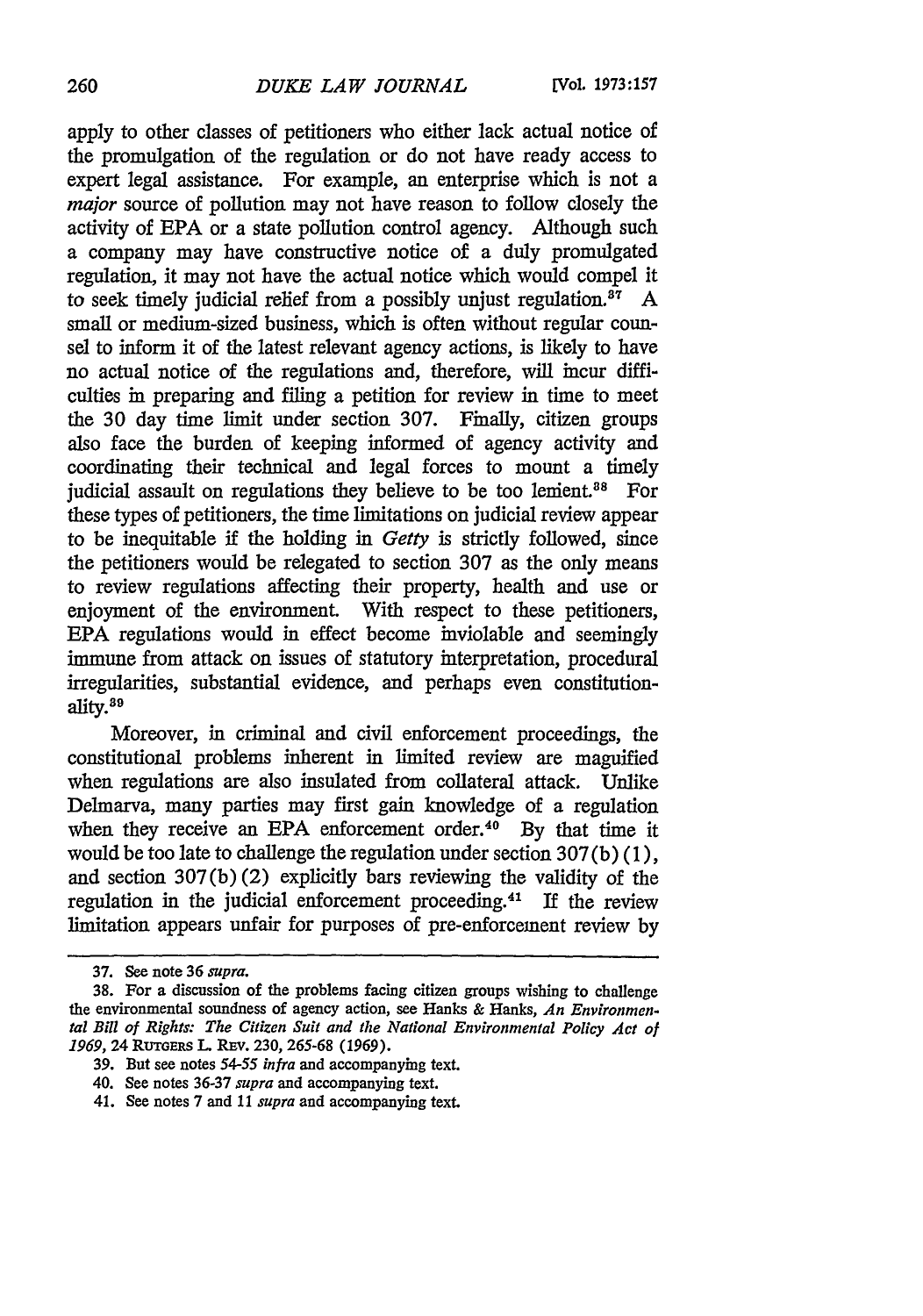these types of petitioners, it becomes more inequitable for purposes of enforcement review.<sup>42</sup> Furthermore, the review limitations raise a second question, one of the constitutionality of restricting judicial power-that is, can the jurisdiction of the court be invoked to enforce a regulation that it is forbidden from reviewing? Therefore, the "exclusive review procedure" interpretation in *Getty* and the unusual bar of review in enforcement actions certainly warrant an examination into the constitutionality of the Clean Air Amendments and the FWPCA review provisions.

### *The Constitutional Requirements of Judicial Review*

The boundaries of the constiutional requirements of judicial review of agency action have not been clearly delineated. Legal scholars have tried to determine at least the outer perimeter of the constitutional requisites, but they are unable to cite any cases directly on point.43 After his survey of the Court's peripheral treatment of the issue in a number of unrelated cases, Professor Jaffe wrote:

We can conclude then that, when a person is the object of an ad- ministrative order which will be enforced by a writ levying upon his property or person, he is at some point entitled to a judicial test of legality.<sup>44</sup>

However, Professor Jaffe declines to offer any conclusions on the requirements for judicial review of administrative action of a less threatening nature.45 Such reservation is merited, for the courts have often refused to recognize a right to judicial review in petitions involving agency determination of benefits<sup>46</sup> and privileges.<sup>47</sup> The

46. For example, the courts have consistently dismissed veterans'-benefits cases for lack of jurisdiction. The courts have been denied jurisdiction to review determinations on benefits made by the Administrator. 38 U.S.C. § 211(a) (1970). For a compilation of cases thereunder, see DiSilvestro v. United States, 405 F.2d 150, 153

<sup>42.</sup> If denied pre-enforcement review, affected petitioners would find it necessary to reduce their pollutants. However, if denied enforcement review, the petitioners would still find it necessary to alter their mode of operations and, as well, face the civil and criminal penalties provided by the acts.'

<sup>43. 4</sup> DAVIs §§ 28.18-.19; **JAFFE** 378-94.

<sup>44.</sup> **JAFE** 384.

*<sup>45.</sup> Id.* 388-89. Professor Jaffe in fact makes a second conclusion-that "when the United States levies directly upon property to satisfy a tax, or takes property under claim of title, the Court will insist that the legality of its claim be open to judicial review." *Id.* at 388-89. But this conclusion also pertains to administrative action affecting property rights directly. Professor Jaffe qualifies carefully anything beyond these two firm conclusions as speculative and recognizes "a present inability to say what additional interests will be given the protection of judicial review." *Id.* at 389.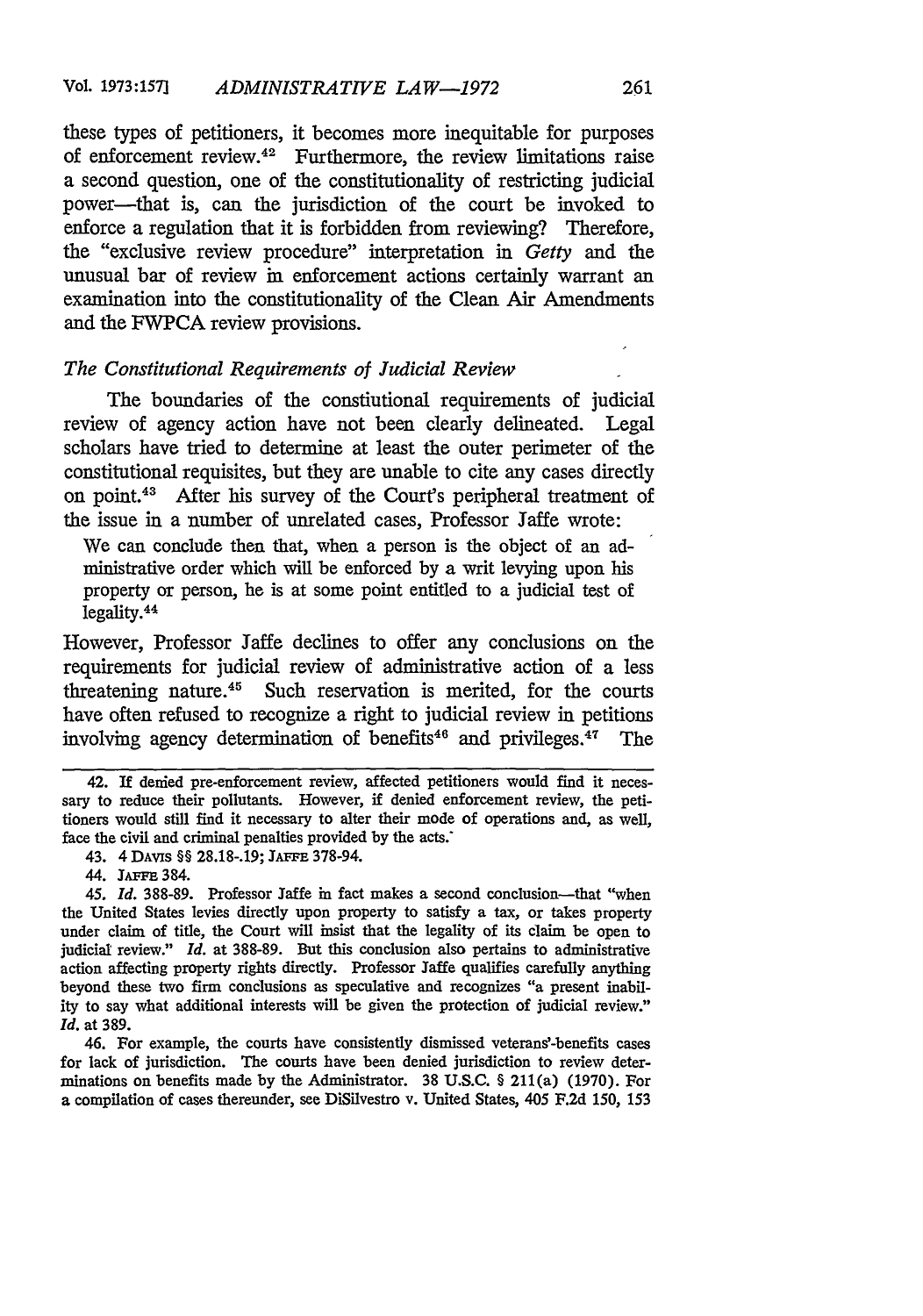underlying rationale for this refusal was summarized in *United States v. Babcock,4 <sup>8</sup>*which stated that **"...** when the United States creates rights in individuals against itself, it is under no obligation to provide a remedy through the courts."<sup>40</sup> Professor Davis also adopts this distinction between agency action affecting government conferred benefits and privileges and agency action affecting property rights and personal liberties in order to establish a framework for investigating the constitutional basis of reviewability.<sup>50</sup> He too perceives a greater propensity on the part of the courts to grant review when the agency action approaches that of imposing legal obligations on person and property. Absent any clear-cut cases on the legal obligation end of this benefit/obligation scale,<sup>51</sup> however,

Courts have also adhered to statutory prohibitions of judicial review and declined to review administrative action concerning other government benefits or privileges. *E.g.,* United States v. Babcock, 250 U.S. 328, 331 (1919) (denying review of Auditor's decision on compensation for loss claims under the Act of March 3, 1885, **ch.** 335, 23 Stat. 350 (1885) (repealed 1945), which made the Auditor's decision "final'); Fountain v. United States, 427 F.2d 759 (Ct. **Cl.** 1970) (holding the court precluded by a federal statute, 42 U.S.C. § 1465(e) (1970), from reviewing the Redevelopment Loan Agency's decision on the manner of making relocation payments); Fraenkel v. United States, 320 F. Supp. **605** (S.D.N.Y. 1970) (dismissing petition for review of the Foreign Claims Settlement Commission's decision on a claim for wartime losses because the statute barred review-50 U.S.C. § 2010 (1970). For an argument that a right to judicial review should be recognized in agency action affecting government-created benefits, see Davis, Veterans' Benefits, Judicial Review, *and the constitutional Problems of "Positive" Government,* 39 **IND. L.J.** 183 (1964).

47. However, the right-privilege distinction has been viewed with increasing disfavor for 14th Amendment equal protection purposes. *See* Van Alstyne, *Demise of the Right-Privilege Distinction in Constitutional Law*, 81 HARV. L. REV. 1439, 1454 (1968). Furthermore, in cases involving termination of welfare payments the Court has not used a lesser standard for measuring due process rights because of the "benefit" nature of the welfare claims involved. *See* Goldberg v. Kelly, 397 U.S. 254 (1970); Wheeler v. Montgomery, 397 U.S. 280 (1970); King v. Smith, 392 U.S. 309 (1968). Conceivably, these developments in the areas of equal protection and due process could be carried over to the problem of preclusion of judicial review and the traditional right-benefit distinction could be abandoned.

48. 250 U.S. 328, 331 (1919); *accord,* Switchmen's Union v. National Mediation Bd., 320 U.S. 297 (1943).

49. 250U.S.at331.

*50.* 4 DAvis § 28.19 at 103-07.

*51. Id.* at 106. Professor Davis recognizes that the cases coming closest to raising the question of the constitutionality of denial of review when agency action threatens to impose legal obligations (as distinct from denying government benefits) are the draft cases, see, e.g., Estep v. United States, 327 **U.S.** 114 (1945); and the alien deportation cases, see, e.g., Kessler v. Strecker, 307 **U.S.** 22, 34 (1939). But, Professor Davis admits, "the plain fact remains that the Supreme Court has never held that denial of a limited review is a denial of due process of law." DAvis § 28.19 at 106.

<sup>(2</sup>d Cir. 1968).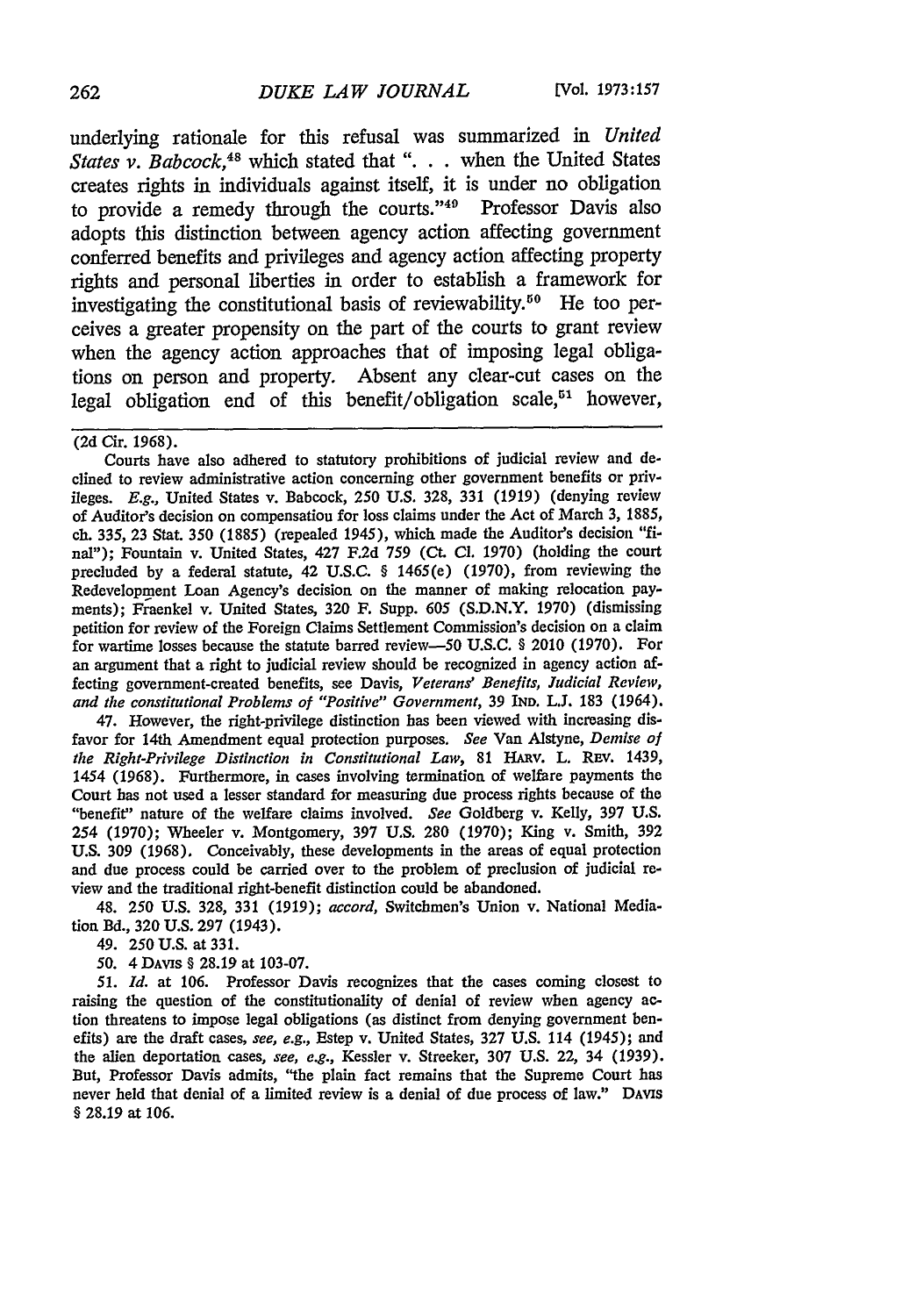even Professor Davis must state his conclusion somewhat in the negative:

The conclusion seems to be justified that not a single case upholding unreviewability is an entirely satisfactory authority in support of an idea that due process permits denial of review of questions of law, procedure and substantial evidence when the party seeking review is resisting enforcement of a legal obligation. <sup>52</sup>

Neither Jaffe nor Davis is satisfied with the benefit/obligation correlation as a means of expressing the due process guarantee's impact on judicial review. As both recognize, the same agency action under this analysis would be reviewable by a party against whom it may be enforced, but unreviewable by a party whom it is supposed to protect or benefit.<sup>53</sup> A person subjected to sanctions would then have a right to judicial review of a regulation which imposed obligations upon him, but a citizen who is supposedly benefited by the regulations would have no right to judicial review of a regulation regarded as too lax. Despite the failings of this model, however, both scholars are willing to conclude that as agency action imposes greater legal obligations on person and property, the due process requirements of a right to judicial review stiffen.<sup>54</sup> If their conclusions are correct, the review provisions of the Clean Air Act and FWPCA may be unconstitutional in limiting review of agency action which imposes severe liabilities on personal and property rights.<sup>55</sup>

However, it must be remembered that neither statute precludes judicial review *in toto,* but rather, each limits the period of review to 30 and 90 days repectively.<sup>56</sup> The question then is whether this limitation is so stringent that it unreasonably infringes upon the due process rights outlined above. In *Yakus v. United States*,<sup>57</sup> the

**<sup>52.</sup>** DAvis § 28.19 at 106.

<sup>53.</sup> Professor Jaffe suggests the example of the employer and the employee, both of whom are affected by an agency decision on workmen's compensation. The employer, as the object of enforcement which would levy upon his property, would be more likely to have a right to judicial review recognized in a legal system prohibiting denial of property without due process. But since the employee's interest in the compensation would be considered a *benefit* rather than a *property* right, he may be more easily denied review. *See* JAFFE 388. Professor Davis suggests the similarly unfair example of a shipper and carrier in a railroad rate case. 4 DAvis § 28.19 at 106.

<sup>54.</sup> JAFFE 388-89; DAVIS § 28.19 at 106.

*<sup>55.</sup>* For criminal and civil sanctions accompanying pollution regulations, see note 12 *supra.*

<sup>56.</sup> See notes 7-11 *supra.*

*<sup>57.</sup>* **321** U.S. 414 (1944).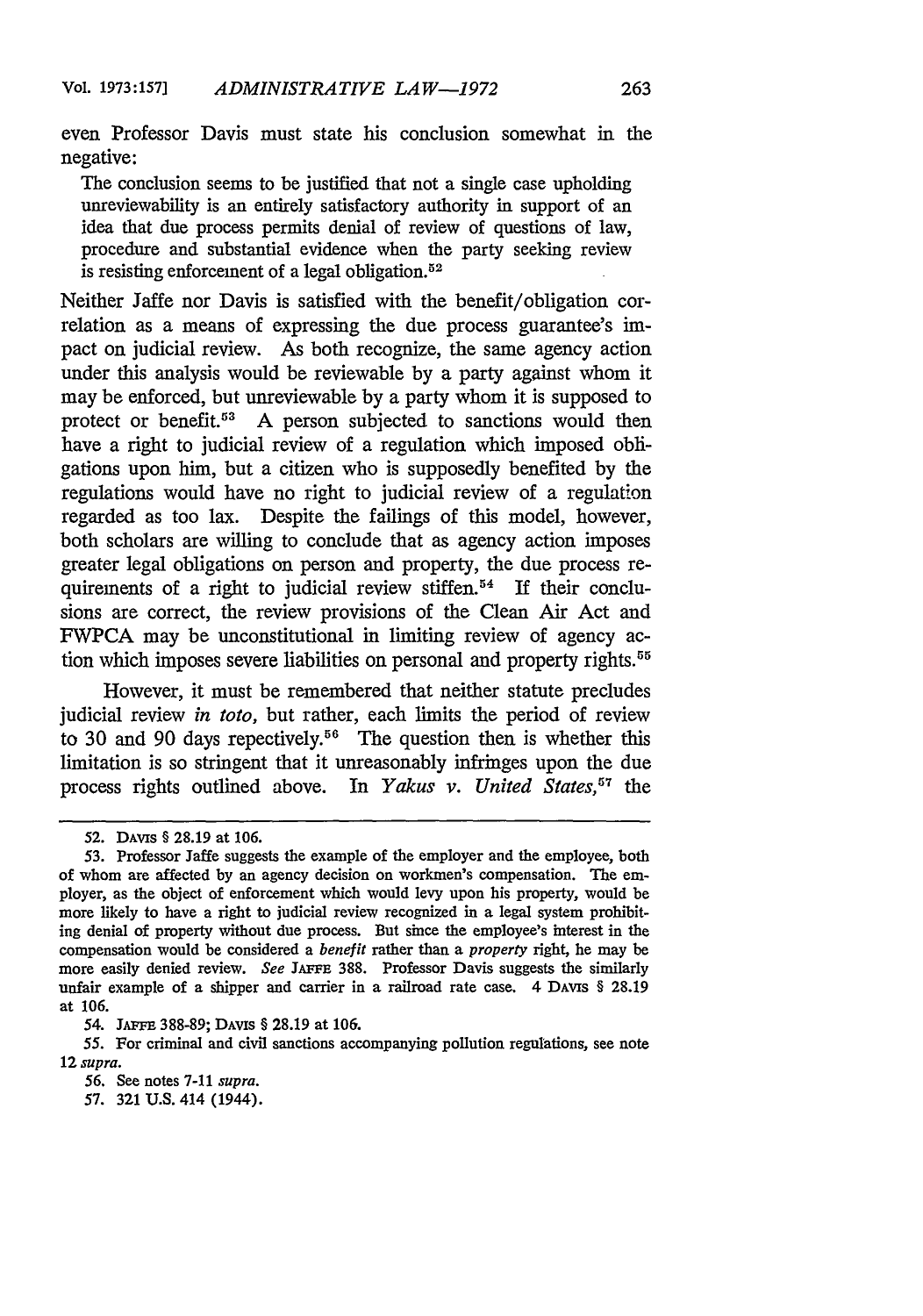Supreme Court faced a similar question in a challenge to the review procedures under the Emergency Price Control Act,<sup>58</sup> which required all petitions for review of price regulations to be taken to the Emergency Court of Appeals within 60 days and denied any other court jurisdiction to review those regulations.<sup>59</sup> In a criminal prosecution for a violation of price regulations, the defendants in *Yakus* had sought to raise the invalidity of the regulation as a defense. Since the defendants had not followed the procedure for seeking review under the Act, the trial court held that a challenge to the validity of the regulation could not be permitted in the enforcement proceeding.60 The Court acknowledged the defendants' due process rights but nevertheless affirmed the lower court decision on the grounds that the 60 day period for review before the Emergency Court of Appeals provided a *reasonable* opportunity for the defendants to exercise due process rights. $61$  In coming to this conclusion, the Court carefully noted the importance of price control in a time of total war.<sup>62</sup> Analogizing war to other emergency situations in which private rights must be sacrificed for the common good,<sup>63</sup> the Court found that limiting the right to review was justifiable in light of the compelling governmental interests involved. Thus, to determine the constitutionality of the 30 and 90 day review limitations of the Clean Air Act and the FWPCA a similar balancing of the governmental interests and due process rights is necessary. However, while *Yakus* suggests the method of determining constitutionality, that case does not necessarily dictate the result. Its precedential value must be assessed in light of two distinguishing factors: (1) the governmental interests in *Yakus* involved the extraordinary concerns of a nation at war, and (2) the defendants had *actual* knowledge of the regulation $64$  but nevertheless failed to challenge during the statutory review period.

Before utilizing a balancing of interests to test for an unreasonable infringement of due process rights, consideration must be given to a parallel constitutional issue-invasion of judicial power. In his dissent in *Yakus,* Justice Rutledge saw the constitutional problem

- 63. *Id.* at 442-43.
- *64. Id.* at **435.**

*<sup>58.</sup>* **Ch. 26, §** 204, **56** Stat. **31 (1942).**

*<sup>59.</sup> Id. See* 321 **U.S.** at 428.

<sup>60.</sup> *See* **321 U.S.** at 419.

**<sup>61.</sup>** *Id.* at 435.

**<sup>62.</sup>** *Id.* at 431-33.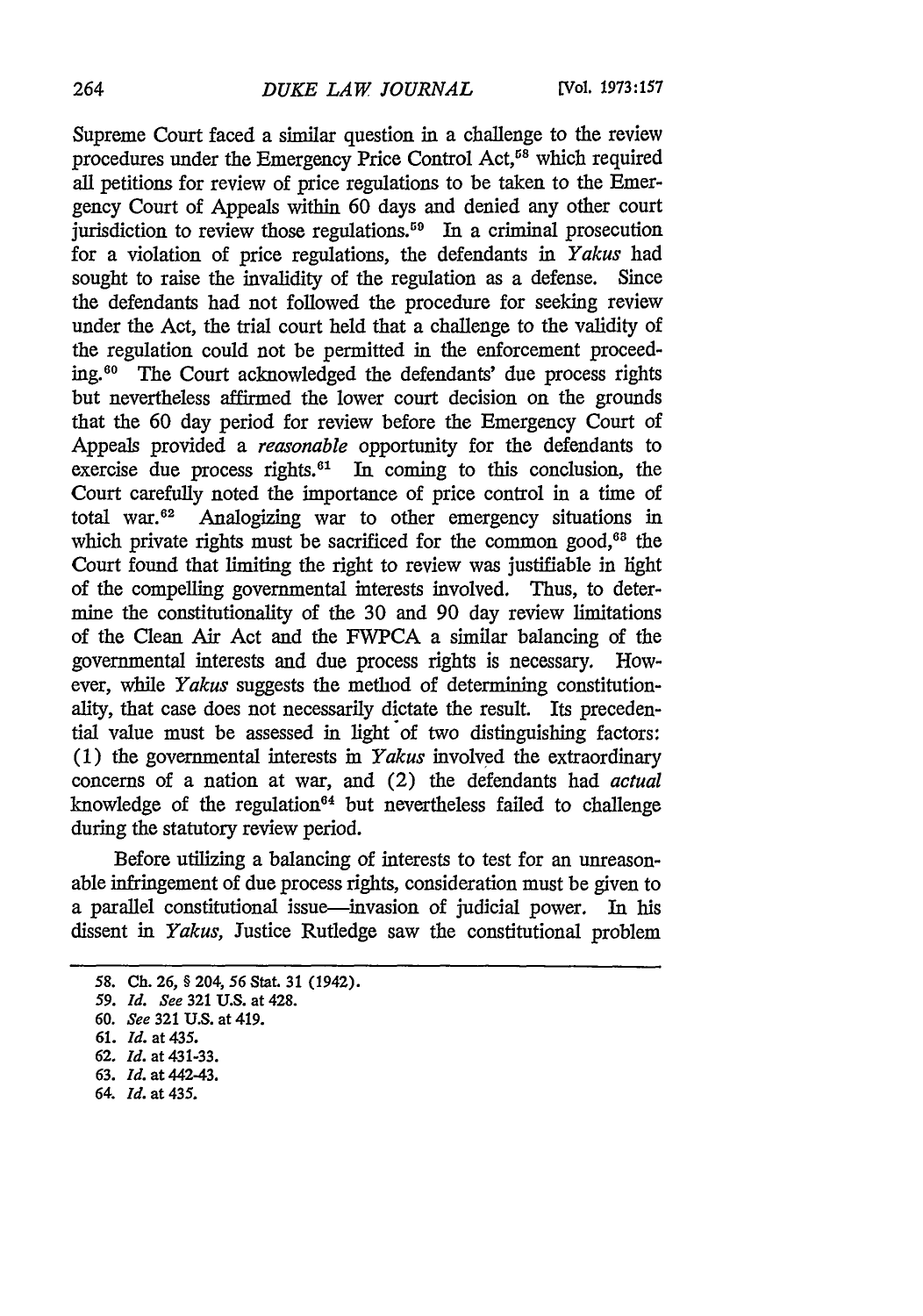with the review limitations to be equally one of unconstitutional infringement of judicial power. He wrote:

[W]henever the judicial power is called into play, it is responsible directly to the fundamental law and no other authority can intervene to force or authorize the judicial body to disregard it. The problem therefore is not solely one of individual rights or due process of law. It is equally one of the separation and independence of the powers of government and of the constitutional integrity of that judicial process **.... 65**

Since *Marbury v. Madison*,<sup>66</sup> it has been the duty and perogative of the judiciary to decide the final validity of laws and regulations in accordance with the Constitution. Justice Rutledge perceived that the limitation on review of regulations in the Emergency Price Control Act interfered with the judiciary's execution of this duty, and protested that:

It is one thing for Congress to withhold jurisdiction. It is entirely another to confer it and direct that it be exercised in a manner inconsistent with constitutional requirements or, what in some instances may be the same thing, without regard to them. Once it is held that Congress can require the courts criminally to enforce unconstitutional laws or statutes, including regulations, or to do so without regard for their validity, the way will have been found to circnmvent the supreme law .... **<sup>6</sup> <sup>7</sup>**

Having already found the review procedures to be reasonable, however, the majority in *Yakus* characterized the limitations as a proper regulation of the courts' jurisdiction by Congress.<sup>68</sup> This characterization has been defended by Professor Hart, who argued that, under its constitutional power to regulate the jurisdiction of the courts, Congress may deny jurisdiction to decide an issue at one point of the judicial process so long as it grants jurisdiction at another point to hear the issue.<sup>69</sup> In *Yakus* then, the denial of jurisdiction to the trial court to review the price regulation was counterbalanced by the 60 day grant of jurisdiction to the Emergency Court of **Ap**peals. The characterization by the majority in *Yakus* is predicated upon a finding that the alternate period for review was reasonable. Professor Hart's model also seems premised upon that conclusion.

*<sup>65.</sup> Id.* at 468.

*<sup>66.</sup>* 5 **U.S. (1** Cranch) **137 (1803).**

**<sup>67. 321</sup> U.S.** at 468.

**<sup>68.</sup>** *Id.* at 444.

**<sup>69.</sup>** Hart, *The Power of Congress to Limit the lurisdiction of Federal Courts: An Exercise in Dialectic,* **66** HARv. L. **REV. 1362, 1375-79 (1953).**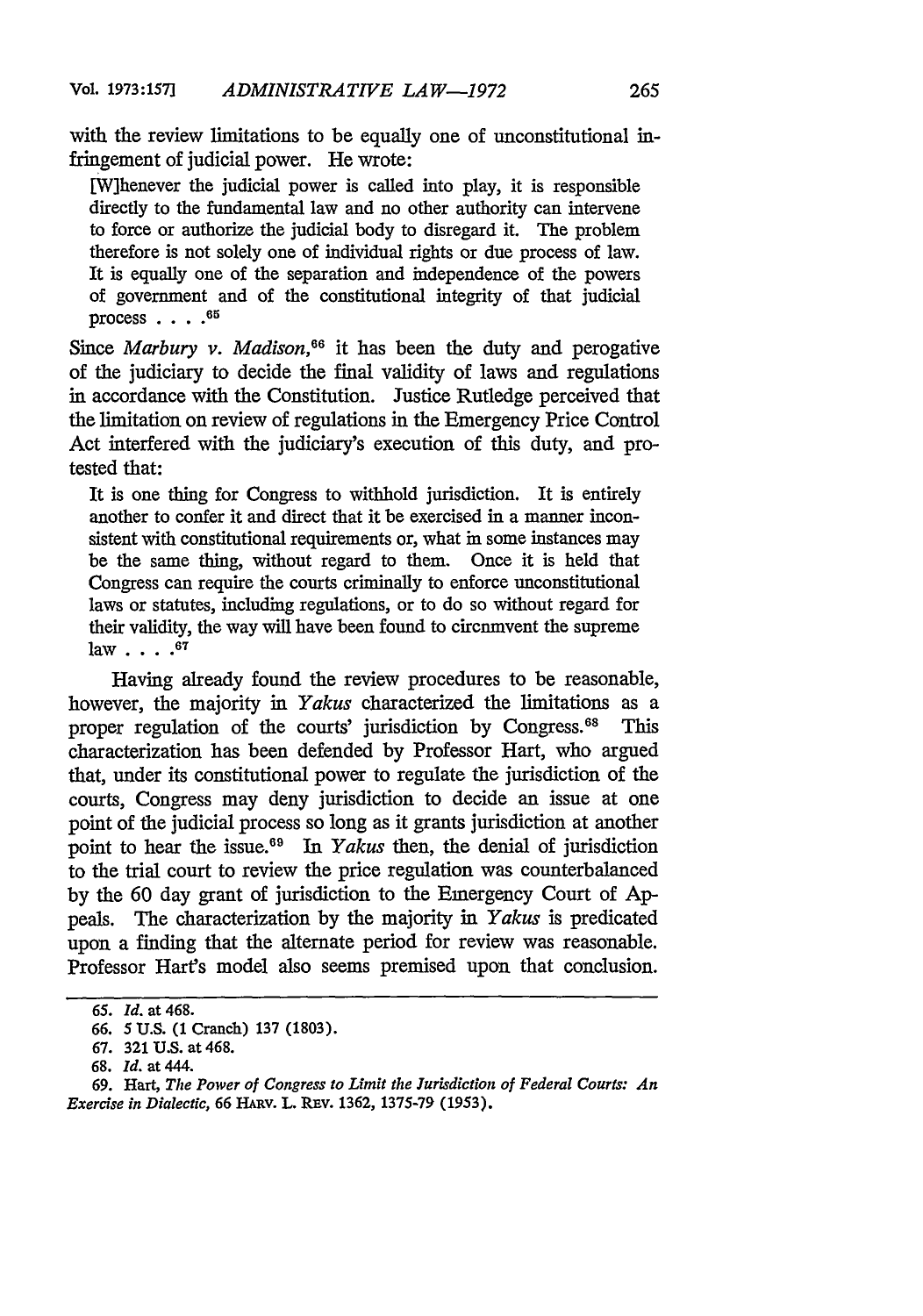If in *Yakus* a party had had only *one day* to bring his case before the Emergency Court of Appeals, the statutory review provisions might well have been deemed as an assault upon the judiciary's constitutional duties and power, since such a limitation would effectively deny jurisdiction in almost all cases.

Therefore, whether a review limitation is a proper regulation of jurisdiction or is viewed as an unconstitutional invasion of judicial power, also becomes a question of whether the limitation is considered reasonable. Since neither the Clean Air Amendments nor the FWPCA bars review completely, the constitutional questions of due process and judicial power are not presented in absolute terms, but whether the limited periods for review in the acts are reasonable in light of the competing interests involved. The governmental interest presented by the Acts is the speedy, uninterrupted administration of pollution control regulations to prevent degradation of the environment.<sup>70</sup> A regulatory mechanism such as the one utilized in previous federal pollution control legislation, which called for elaborate hearings, de novo review by the courts and other due process guarantees, $71$  would never meet the deadlines Congress has set for achieving desired levels of air and water quality.<sup>72</sup>

The purpose of the legislation reported unanimously by your committee is to speed up, expand, and intensify the war against air pollution .... A review of achievements to date, however, make abundantly clear that the strategies which we have pursued in the war against air pollution have been inadequate in several important respects, and the methods employed in implementing those strategies often have been slow and less effective than they might have been. H. REP. No. 1146, 91st Cong., 2d Sess. **1** (1970).

In approving the FWPCA, the Senate Committee on Public Works noted the inadequacy of enforcement under earlier federal water pollution regulatory schemes which brought only one case to court in two decades. In the FWPCA Congress set a goal of zero pollutant discharges into the waterways by 1985. To obtain this goal the Congress also wrote many timetables or time sequences into the Act. The Committee explained the time limitations on judicial review as necessary "in order to maintain the time sequences provided throughout the Act." **S.** REP. No. 414, 92d Cong., 2d Sess. 5 (1972).

71. For a criticism of federal regulation of air pollution prior to the 1970 amendments and an account of the government's tragicomic efforts to abate pollution from a small chicken rendering plant, see **J.** Eposrro, **VANISMNG** Am 114-51 (1970).

72. The Clean Air Amendments call for achievement of the primary air quality standards (which are the level of air quality at which public health may be assured with a margin of safety) within three years of the promulgation of state reg-

<sup>70.</sup> The legislative history of both acts reveals Congress' dissatisfaction with the delay and ineffectiveness in previous federal programs for pollution control. In its report on the Clean Air Amendments, the House Committee on Interstate and Foreign Commerce stated: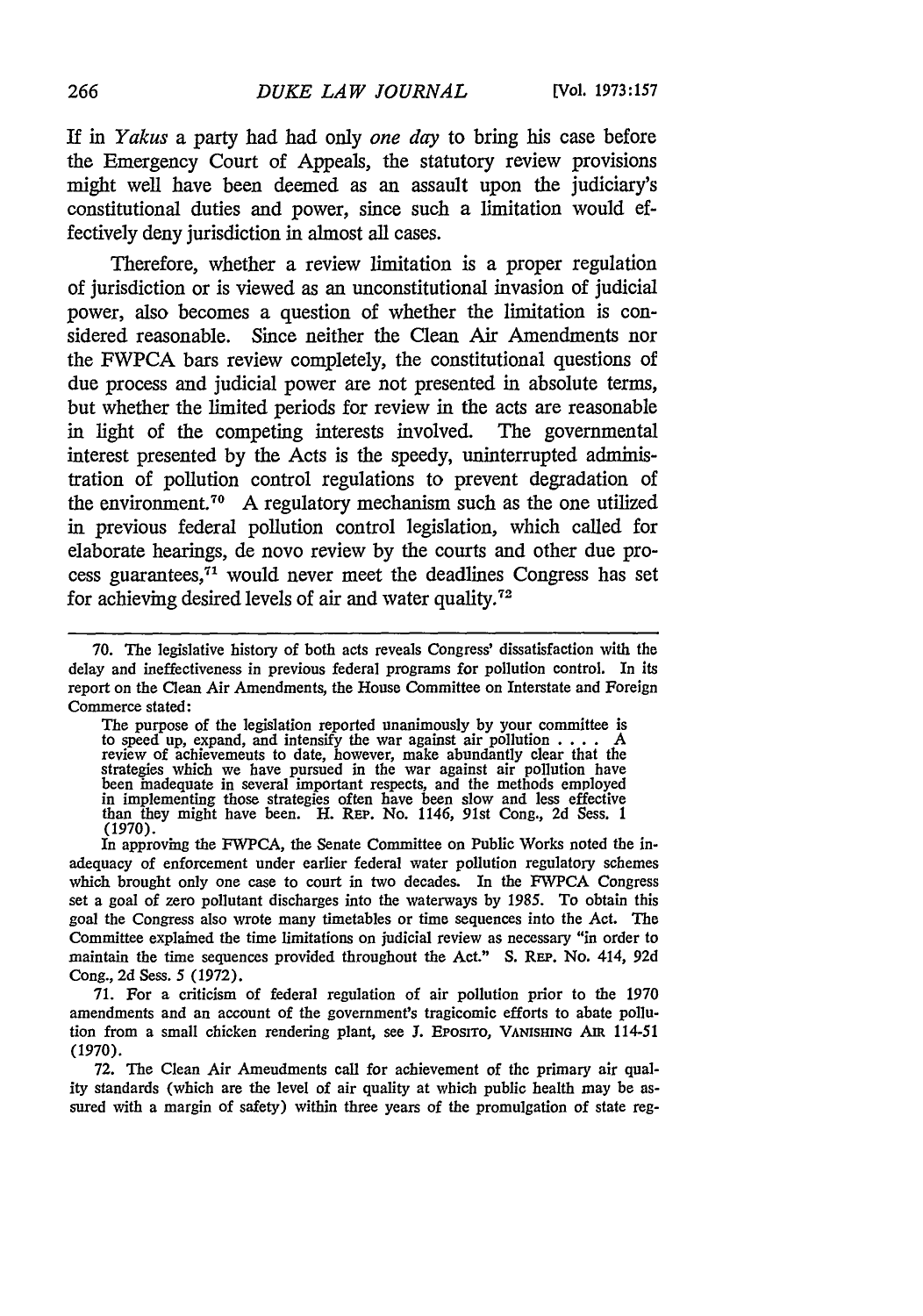In measuring the governmental interest in meeting these deadlines, however, it must be asked whether pollution control is such a significantly pressing national need so as to justify its unusual review limitations. There are no doubts that other critical social problems exist which demand resolution through government interventionfor example, inflation, crime, food and drug quality, traffic safety, labor-management disputes. However, similar judicial review limitations have not been considered necessary despite the pressing nature of those national needs.73 In *Yakus,* the Court found the interest of a nation engaged in a war to be urgent enough to cut short the opportunity for judicial review. The "pollution problem" is arguably not of the magnitude as World War **I.74** It also must be asked whether regulation of air and water polution involves more difficult administrative tasks which would be irreparably disrupted by judicial review, thereby justifying the stricter review limitations of the Clean Air Act and the FWPCA. It would appear that it is little more difficult administratively to regulate industrial discharges into the air and waterways than to regulate the quality of food and drugs, wage and price levels, trade practices or other subjects of governmental control.<sup>75</sup> Finally, whether the government could

ulations. *See* 42 U.S.C. § 1857c-5(a)(2)(A)(i) (1970). Since most state implementation plans were promulgated by the summer of 1972, the target date in most instances is 1975.

The FWPCA sets a national goal of zero emission of pollutants into the waterways by 1985. *See* Pub. L. No. 92-500, § 101(a)(1) (Oct. 18, 1972).

73. As noted earlier the review limitations in the Clean Air Act and FWPCA are unusual in that they (1) impose a time limit on petitioning for review of agency *regulations,* as distinguished from agency *orders,* and (2) bar collateral attack in criminal and civil enforcement proceedings. See notes 14-16 *supra* and accompanying text. Cf. McAllister, *Statutory Roads to Review of Federal Administrative Orders,* 28 **CALIr'.** L. REv. **129** (1940).

74. *Yakus'* precedential value may be undermined by the unusual circumstances -that is, world war-in which the Emergency Price Control Act was passed and the case was decided.

75. While the FWPCA and the Clean Air Amendments apply to a great number of facilities which discharge pollutants into the air and waterways, it is not clear that the administrative task in regulating this large group is more difficult than, for example, the task given the Labor Department in administering the Occupational Safety and Health Act, 29 U.S.C. §§ 651-78 (1970), which covers safety conditions in 4.1 million businesses employing 57 million workers. Spann, *The New Occupational Safety and Health Act,* 58 A.B.A.J. 255 (1972). The Act and the regulations promulgated under it affect "virtually every employer and employee in the United States." Moran, *A Critique of the Occupational Safety and Health Act of 1970,* 67 Nw. U.L. REv. 200, 202-03 (1972). *See also* 29 C.F.R. § 1975.4 (1972). To administer the voluminous regulations applying to a wide range of working conditions, the Department of Labor must field teams of safety inspectors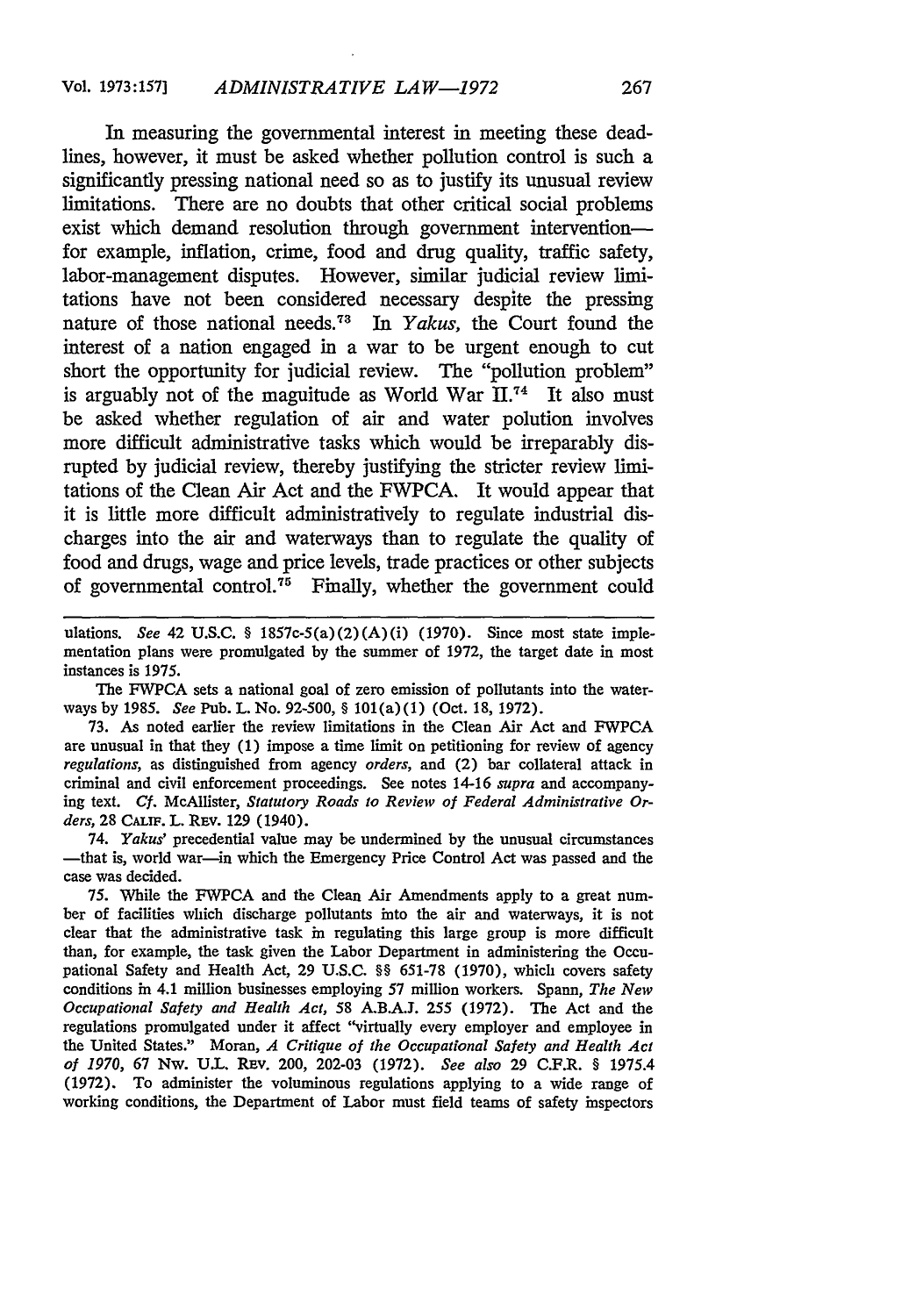pursue its ends through less drastic means will bear on the weight to be ascribed the government's interest in the procedure under question. As will be suggested later,<sup> $76$ </sup> the goal of preventing delays in pollution abatement, which may cause harm to the public, could be maintained by refusing stays of the regulations or denying judicial review altogether in selected cases, rather than precluding review across the board to petitioners not qualifying under sections 307 and 509.

The due process rights of the parties affected by the regulations must be balanced against the governmental interest in uninterrupted regulation of air and water resources. Obviously, the property rights of any company using the air or waterways to dispose of industrial by-products will be affected by EPA pollution standards which require major outlays for control devices, necessitate changes in production methods, or make it impossible to remain in business.<sup>77</sup> The impact of the regulation upon such companies will have economic repercussions for its employees, stockholders, customers and

to "constantly patrol factories, farms, and all other places of employment," maintain a staff of hearing examineis to hear challenges to citations and proposed penalties issued by the Area Directors and provide a system of appellate review. Moran, *supra,* at 207-10. Yet, despite the breadth of its coverage and the administrative problems inherent in such breadth, the Occupational Safety and Health Act does not contain review limitations similar to the Clean Air Amendments and FWPCA. There is no limit on pre-enforcement review and once enforcement action is commenced a party still has an opportunity for judicial review of all issues of law, provided he raises a timely appeal. 29 U.S.C. § 660(a) (1970). *See* Moran, *supra,* at 208-10.

Undoubtedly similar cases can be made for the administrative difficulties in other regulatory programs which affect a large number and a broad range of situations such as those under the Food, Drug and Cosmetic Act or the Economic Stabilization Act. Yet, as stated earlier, these programs also do not limit judicial review in the same drastic manner as the Clean Air Amendments and the FWPCA.

**76.** See notes 88-92 *infra* and accompanying text.

77. **In** Anaconda v. Ruckelshaus, 352 F. Supp. 697 (D. Colo. 1972), the district court noted the tremendous economic implications of the air pollution regulation under challenge. The regulation would have forced Anaconda to expend 60 million dollars for air pollution control equipment for its copper smelter in Montana, and, while it would have solved an air pollution problem, it could likely cause a water pollution or solid waste problem. *Id.* at 704. The judge noted:

... [EPA] claim[s] an awesome power over the very life of a publicly<br>held corporation having thousands of stockholders and employces. They<br>claim the awesome power to destroy that corporation by virtue of a<br>"rule" adopted a render jobless thousands of company employees, the terrifying power to destroy the economy of a state-all without an adjudicatory hearing. *Id.* at

Incidents of similar economic hardship caused by pollution regulations have been noted in the media. *See, e.g.,* NEWSWEEK, Feb. 26, 1973, at 69-70.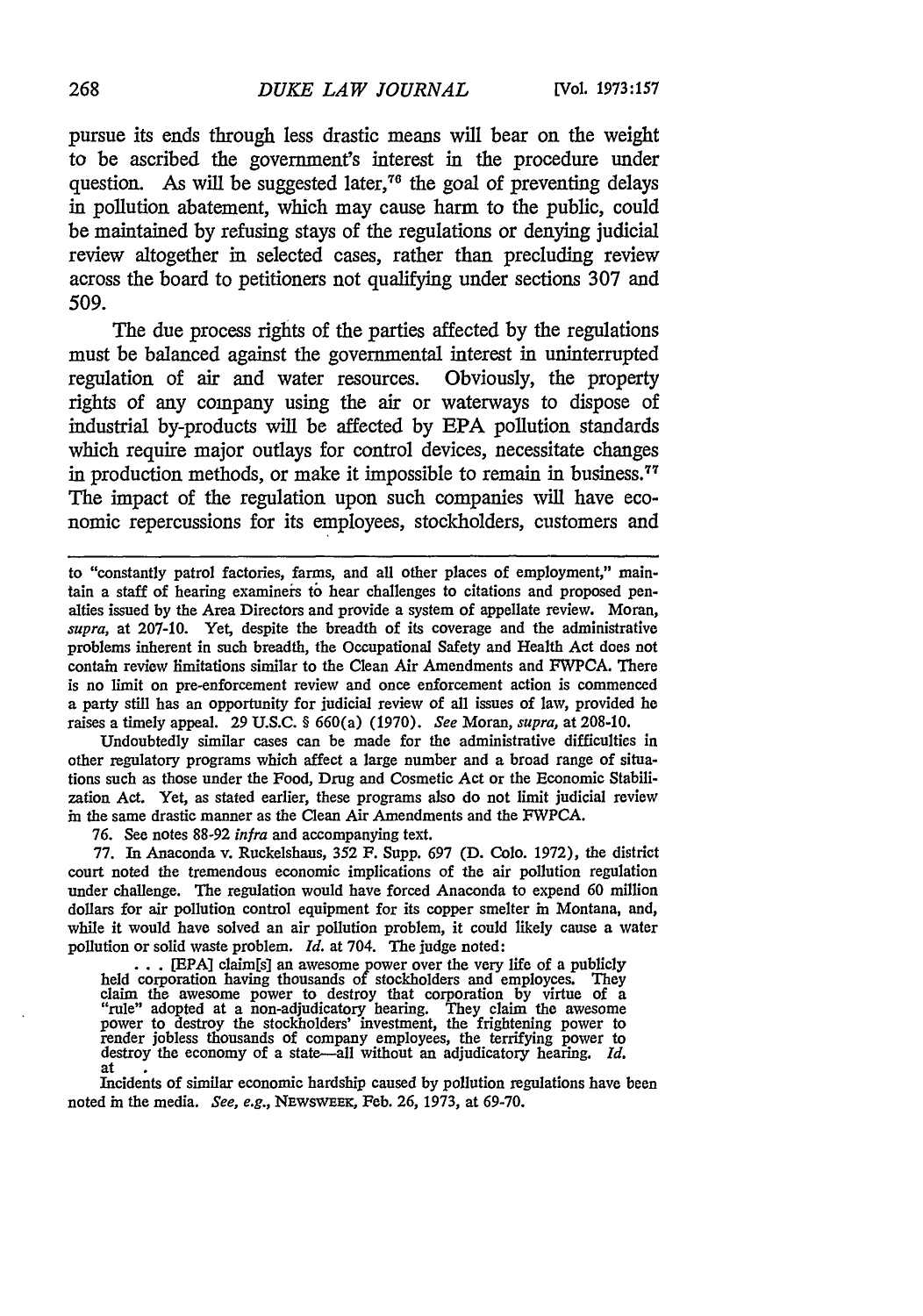the community in which it is located. Furthermore, personal liberties are also potentially affected by EPA regulations since criminal sanctions are invoked in enforcement proceedings.<sup>78</sup> Finally, to the extent that there exists a right to a clean environment and a right of a property owner to be free from the pollution of another, $79$ EPA's pervasive authority over the nation's air and water resources touches basic rights and interests. As suggested earlier, due process rights become increasingly necessary when important personal rights and property interests are threatened by the governmental action under question.<sup>80</sup> Likewise, as the governmental action imposes enforcible duties upon the citizenry, the power of the judiciary to determine the validity of those duties becomes a more important check. $81$  Therefore, in view of the gravity of the effects of EPA action on numerous parties and interests, the due process and judicial power concerns should be weighed heavily and, absent a convincing showing of a strong contervailing state interest, could justify a holding that the present review limitations in the Clean Air Amendments and the FWPCA are unconstitutional.

79. The discussion has centered primarily on the rights and interests of parties directly affected by **EPA** regulations-i.e., polluters. However, the rights and interests of many property owners and the private citizen-the non-polluters-will also be affected by EPA regulations in that the regulations establish a permissible level of pollution. If EPA becomes "captured" by the interests it is supposed to regulate or simply commits error in promulgating regulations, the "non-polluters" may seek to challenge the regulation which, in its undue permissiveness, is causing them harm. To the extent that the Clean Air Amendments and FWPCA review provisions limit the availability of review, this class of petitioners may also incur an infringement of due process rights. Arguably the infringement is not so severe or drastic as the denial of review to a party directly subject to the regulations and its sanctions. However, the rights which this class of petitioners would seek to vindicate have been recognized as important. The courts have traditionally afforded a property owner a remedy in tort for interference with the enjoyment of his property caused by the pollution of his neighbor. *See, e.g.,* Renken v. Harvey Aluminum, Inc., 285 F.2d 321 (9th Cir.), *cert. denied,* 358 U.S. 840 (1958); Reynolds Metals Co. v. Yturbide, 135 F. Supp. 379 **(D.** Ore. 1963). *See generally* Juergensmeyer, *Control of Air Pollution Through the Assertion of Private Rights,* 1967 **DUKE LJ.** 1126. Recently a right of every citizen to a healthful environment has been acknowledged and proclaimed. *See* Hanks & Hanks, *An Environmental Bill of Rights: The Citizen Suit and the National Environmental Policy Act of 1969,* 24 RUTGERS L. REV. 230, 244-51, 269 (1970). Therefore, denial of an opportunity to vindicate these "non-polluter" rights-which may or may not be of the same magnitude as the rights of a party forced to comply with a regulation he believes to be invalidmay still pose due process questions because of their importance.

<sup>78.</sup> For a description of the civil and criminal sanctions in the Clean Air Amendments and FWPCA, see note 12 *supra.*

<sup>80.</sup> See notes 43-55 *supra* and accompanying text.

<sup>81.</sup> See notes 65-69 *supra* and accompanying text.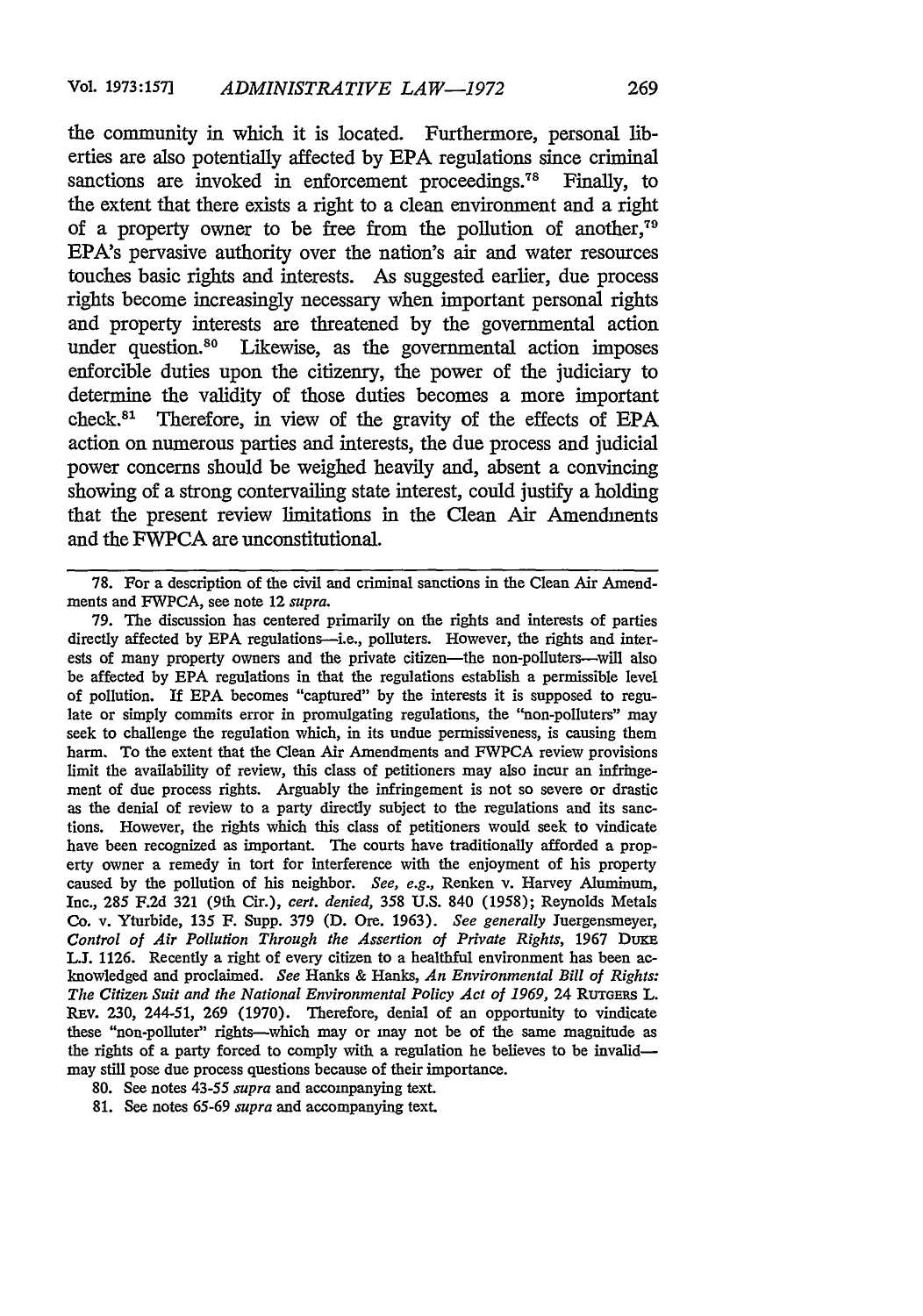#### *Avoiding the Constitutional Question*

In dealing with the review provisions, however, the courts could avoid the constitutional question of due process by rendering the provisions constitutionally valid through judicial interpretation. As Professor Davis warns in his discussion of reviewability of agency action, statutory language limiting review is often not as absolute as it may literally appear. $82$  First, the review limitations could be avoided completely in certain cases by use of the citizen suit provisions contained in both Acts.<sup>83</sup> Under these provisions, any citizen may bring an action in district court against the Administrator of EPA to compel him "to perform any act or duty under this Act which is not discretionary." $84$  The citizen-suit provisions have already been used to order the EPA to contest procedural failings in the promulgation of regulations. $85$  Whether the citizen suit can be used beyond enforcing the procedural requirements of the Act<sup>86</sup> will depend on the breadth of the interpretation given the phrase "duty under this Act which is not discretionary. **"87**

**83.** Federal Water Pollution Control Act, § 505(a) (2), Pub. L. No. 92-500 (Oct. 18, 1972); Clean Air Amendments, 42 **U.S.C.** § 1857h-2(a) (1970).

84. Federal Water Pollution Control Act, § 505(a) (2), Pub. L. No. 92-500 (Oct. **18,** 1972); Clean Air Amendments, 42 **U.S.C.** § 1857h-2(a) (1970).

*85.* Anaconda v. Ruckelshaus, **352** F. Supp. 697 **(D.** Colo. 1972). In *Anaconda;* the plaintiff filed his action pursuant to the citizen-suit provision. Plaintiff sought an injunction which would order the Administrator to allow cross-examination of witnesses during hearings on the state implementation plan. It must be noted, however, that in this case the regulation had not yet been promulgated. Therefore, it is not a true example of the use of the citizen-suit provision to avoid the section 307 review restrictions.

*86.* No implication is intended that the procedural requirements are unimportant or de minimus. If the APA is read into the acts, it and the procedural requirements of the acts themselves confer substantial duties on the Administrator to carry out his mission in a procedurally proper manner.

87. The scope of the Administrator's "duty" may be quite broad if two recent developments involving the National Environmental Policy Act, 42 U.S.C. § 4321 *et seq.* (1970), are upheld. First, one court has already required EPA to file an NEPA impact statement for an air pollution regulation under challenge. Anaconda v. Ruckelshaus, 352 F. Supp. 697 (D. Colo. 1972). For a discussion of whether EPA can be required generally to file environmental impact statements under NEPA for its "federal activity" in administering the Clean Air Act, see pp. 347-58 infra. Second, there is an argument that NEPA impact statements may occasion substantive judicial review of the administrative decision they support. *See* pp. 301-17 *infra.* If then, the Administrator can be charged with a "duty" of filing an impact statement for regulations he promulgates and if, in challenging his performance of that duty, substantive review of the regulation can be had, the citizen suit could be utilized broadly to challenge regulations without time limitations on filing

**<sup>82.</sup>** DAVIS § **28.02,**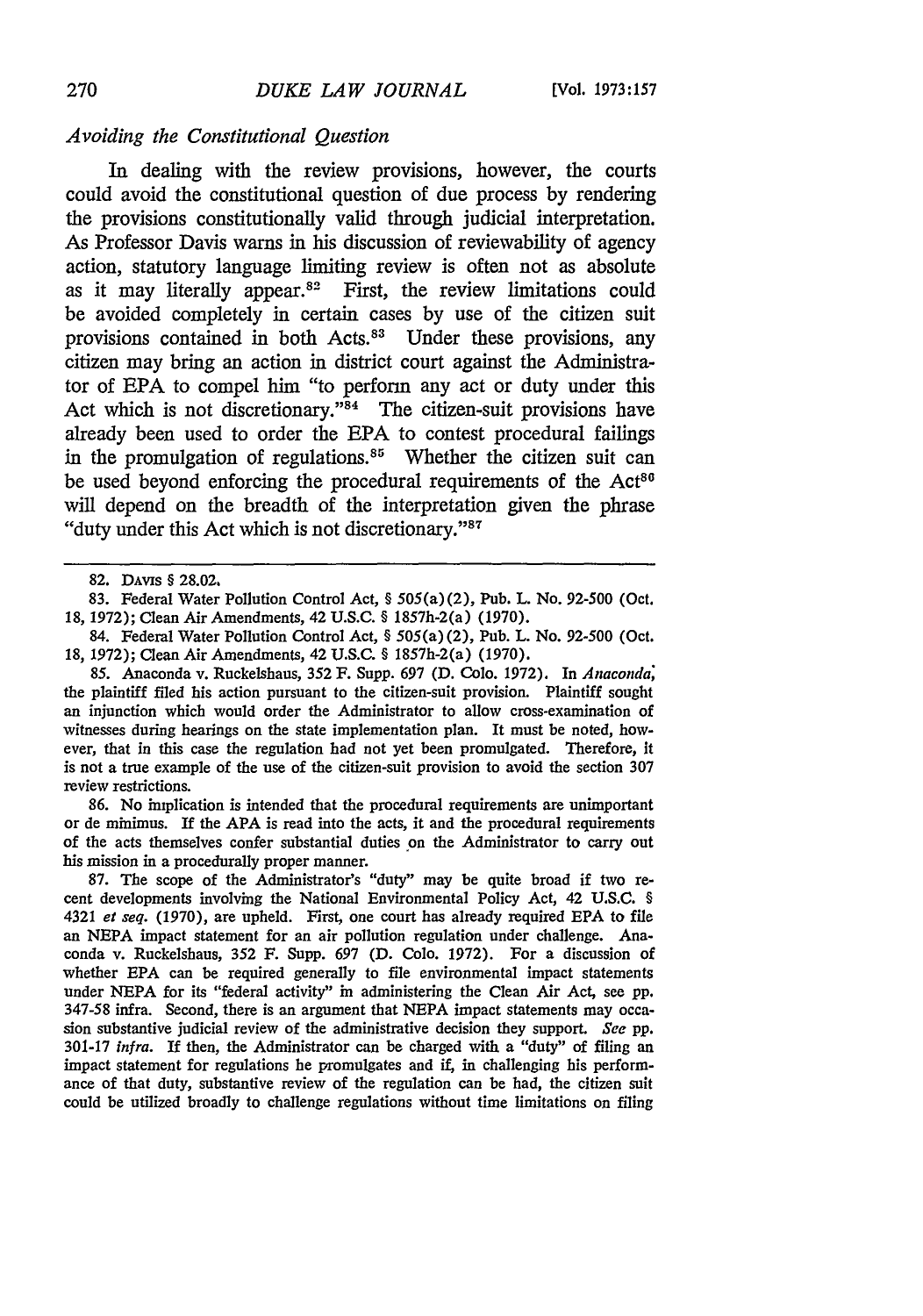As a second alternative, the courts could decline to follow the strict interpretation in *Getty* of section 307 as the exclusive means of review. 88 The review provisions in both Acts only contain express prohibitions of review in the criminal or civil enforcement proceeding.89 Arguably, review could be allowed under certain conditions in other kinds of proceedings. Precedent for this type of distinction exists in *Abbott Laboratories v. Gardner*,<sup>90</sup> where the Supreme Court held that procedures for review for one purpose should not be presumed to apply to review for other purposes. The petitioners *in Abbott Laboratories* sought pre-enforcement review of an agency regulation, despite their failure to follow the statutory procedures for review of agency orders.<sup>91</sup> The court found those procedures to apply only to review of agency orders, and not to be the exclusive review procedure for all challenges to agency action. As noted earlier, the legislative history surrounding the senate version of the Clean Air Amendments reveals that the primary concern was to prevent stays of the regulations during the review process, when such stays might cause harm to the public and when the petitioner's case may be meritless or simply dilatory.92 Adopting this legislative history as representative of Congress' intent and following the distinction made in *Abbott Laboratories,* a court could allow review in pre-enforcement cases, but grant a stay of the regulation during

for review. However, it must be noted that this possible detour of the statutory review procedures will not work under the FWPCA, since it is expressly exempted from NEPA requirements. See Pub. L. No. 92-500 (Oct. 18, 1972). Nor does this tactic solve the problem of the defendant in an enforcement proceeding for whom the Clean Air Amendment and FWPCA bar review.

The interpretation of the phrase "duty under this Act which is not discretionary" will also entail a consideration of the common-law remedy of mandamus. The courts will have to decide whether the phrase is simply a codification of the mandamus remedy or whether Congress intended to add to that which was already available at common law. Assuming arguendo that the court finds the phrase to be a statutory embodiment of common-law mandamus requirements, the scope of review may still be broad in light of the recent trend of courts to inquire into the permissible range of discretion. For a discussion of the courts' reviewing administrative action to determine whether it falls within the permissible scope of discretion and thereby whether mandamus will lie, see pp. 207-17 *infra.*

88. Perhaps *Getty* could be limited to its facts-a case in which a party with *actual notice* of the regulation and a history of participation in its promulgation failed to seek timely review. See notes 33-36 *supra* and accompanying text. Thus, since the constitutional question was not ripe in *Getty,* the case can be distinguished.

89. See notes 7 and 11 *supra* and accompanying text.

90. 387 U.S. 136 (1967).

91. *Id.* at 139. *See* Food, Drug and Cosmetic Act, 21 U.S.C. §§ 371(f)(1), (6) (1970).

**92.** See note **19** *supra* and accompanying text.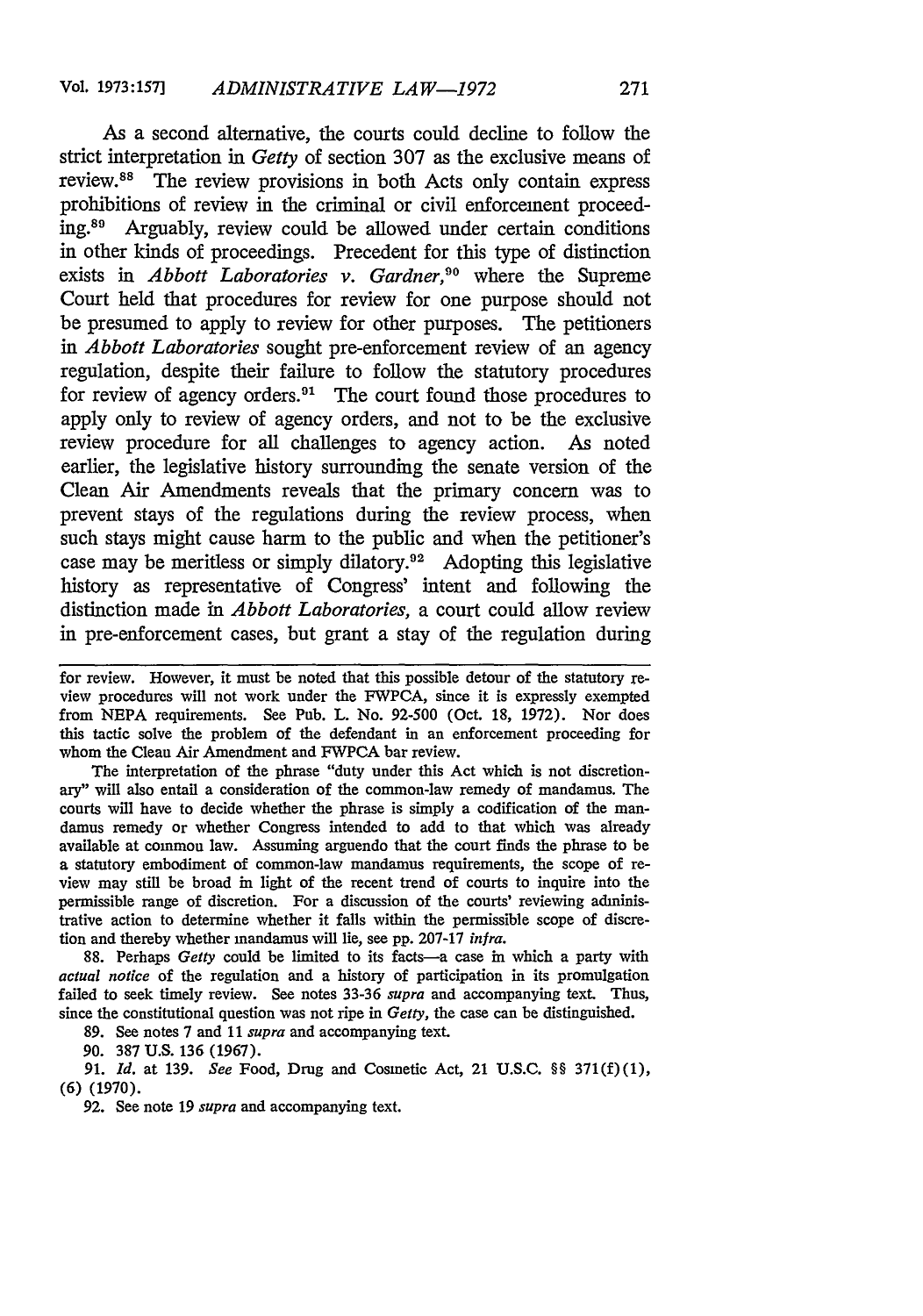review only upon a clear showing of the petitioner's likelihood of success on the merits, irreparable injury, *and* the absence of significant harm to the public.

Finally, the review provisions could be interpreted as containing implied conditions or exceptions. The review sections of the Clean Air Amendments and FWPCA simply provide that issues not reviewed in accordance with their procedures "shall not be subject to judicial review in civil or criminal proceedings for enforcement."93 The courts have interpreted similar language in other statutes as not precluding review for *all* issues or under *all* circumstances. For example, statutory provisions declaring that certain administrative determinations "shall not be reviewed or redetermined by any court" have been reduced to merely a prohibition against review of very limited findings of fact.<sup>94</sup> Although statutes have often provided that the decision of the Administrator or Secretary "shall be final," the courts have ordinarily interpreted "final" as not meaning final for purposes of judicial review and have granted review.<sup>95</sup> Similarly, the courts have upheld limitations on review except for questions of "interpretation and constitutionality,"<sup>96</sup> or unless the action was beyond the agency's jurisdiction, $\alpha$  or except for enforcement of due process requirements.98 Indeed, Davis finds judicial writing to be so loose and filled with conditional language that he announces, tongue-in-cheek, that dictum in two Supreme

94. The court has interpreted a seemingly sweeping limitation of judicial review in the Renegotiation Act, 65 Stat. 21 *(1951), as amended, 50* U.S.C. § 1218(a) (1970), as a denial of review only to the limited finding of the *amount of profit in* the government contract. United States v. California Eastern Line, Inc., 348 U.S 351 *(1955).*

95. The demise of the finality provision as a bar to review has come about most strikingly in two major lines of cases--the draft cases, and the alien exclusion and deportation cases. For the Court's interpretation of the finality clause in the selective service acts as not barring judicial review, *see* Oestereich v. Selective Serv. Sys., Local *Bd.* No. 11, 393 U.S. 233 (1968); Estep v. United States, 327 U.S. 114 *(1945). See also DAvis* § 28.12. For the Court's similar treatment of finality provisions in immigration and naturalization laws, *see* Brownell v. Tom We Shung, 352 U.S. 180 (1956); Shaughnessy v. Pedreiro, 349 U.S. 48 *(1955). See also DAvis* § 28.10.

*96. See* Ludecke v. Watkins, 335 U.S. *160* (1948); Knu-Vise, Inc. v. War Contracts Price Adjustment Bd., 195 F.2d 198 (D.C. Cir. 1952); United States **Elec.** Motors, Inc. v. Jones, 153 F.2d 134 (D.C. Cir. 1946).

97. *See* Washington Terminal Co. v. Boswell, 124 F.2d 235 (D.C. Cir. 1941), *affd,* 319 U.S. 732 (1942). *See also* DAVIs § 28.02.

98. *See* Heikkila v. Barber, 345 U.S. 229, 236 (1953).

<sup>93.</sup> Pub. L. No. 92-500, § 509(b)(2) (Oct. 18, 1972); 42 U.S.C. § **1857h-5** (b) (2) (1970).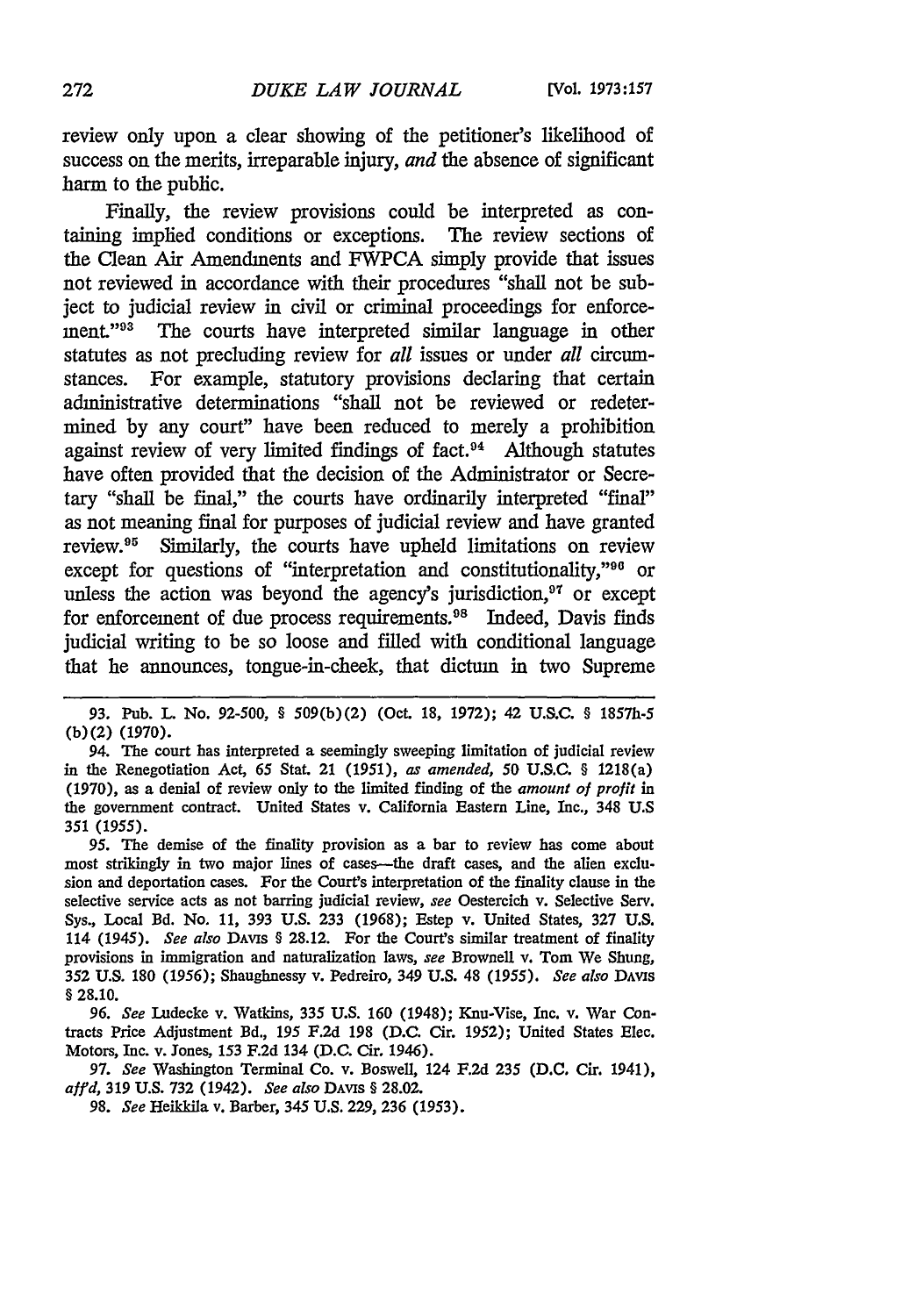Court decisions read together would allow the courts to "review all questions without determining whether they are reviewable."<sup>99</sup> In questions without determining whether they are reviewable."<sup>99</sup> short, the court could apply any number of judicial exceptions or conditions to the review provisions to render them ineffective to one degree or another.

Unfortunately, the judiciary's history of avoiding the constitutional questions has left the subject of reviewability of agency action in disarray. The hesitancy with which the field's leading scholars address the issue of reviewability and its constitutional boundaries points up the absence of consistent judicial approaches to the problem. As a result, the treatment any review provision will receive is unpredictable, and perhaps more influenced by judicial whim than by any doctrine of law. After reviewing the judicial gymnastics engaged in by the courts in interpreting the selective service acts as permitting review, Davis queries:

**...**one may wonder whether the court would have been on sounder ground if it had interpreted "final" to mean final and then faced the problem of whether and to what extent the Constitution permits such finality.100

Hopefully, in interpreting the review provisions of the Clean Air Act and the FWPCA, the court will choose the "sounder ground" and lay down clear constitutional guildelines for the legislature and future courts.

#### *Summary*

The two acts provide occasion for decisive judicial action. In an unusual manner, they limit judicial review arguably to the point of effective denial of review for large classes of petitioners. Moreover, they would deny review in criminal and civil enforcement proceedings. In light of the serious impositions the unreviewable regulations would place on property rights and health, the provisions limiting review appear to be in violation of the constitutional guar-

100. **DAvis** § **28.12** at 63.

<sup>99.</sup> DAvis § 28.02 at 8. Professor Davis notes the Court's comment in Inland Empire Dist. Council v. Millis, 325 U.S. 697, 700 (1945), that "'it would be inappropriate . . . to determine the question of reviewability' unless the Board's action was unlawful" and then compares with it the Court's statement in Elgin, J. **&** E.R. Co. v. Burley, **325** U.S. 711, **720** (1945) that "it will not determine the question of reviewability unless the administrative action was 'validly made."' Depending on the circumstances, a court could invoke either the dictum in *Inland* or *Elgin* and consistently avoid the question of reviewability.